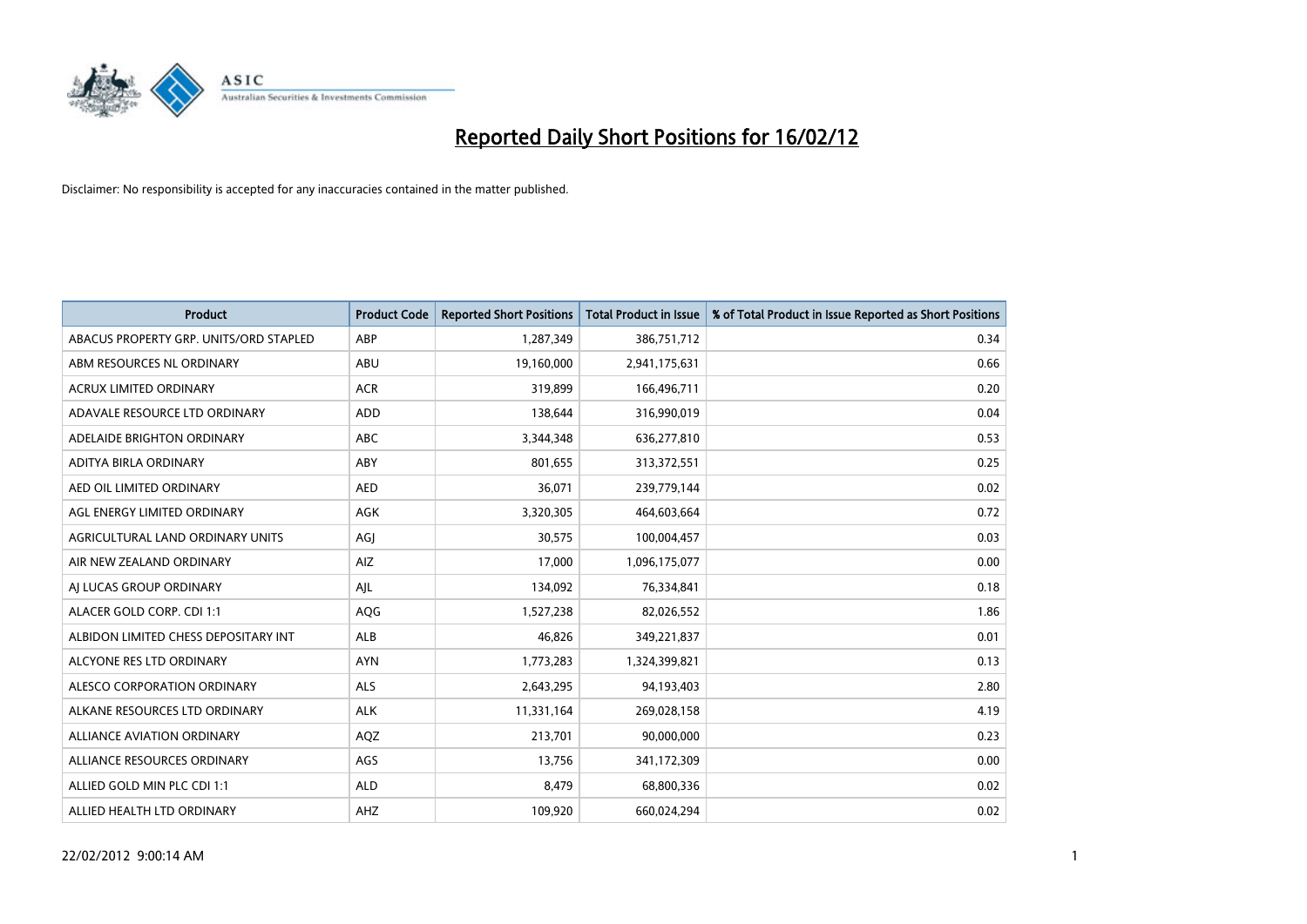

| Product                                 | <b>Product Code</b> | <b>Reported Short Positions</b> | <b>Total Product in Issue</b> | % of Total Product in Issue Reported as Short Positions |
|-----------------------------------------|---------------------|---------------------------------|-------------------------------|---------------------------------------------------------|
| ALTONA MINING LTD ORDINARY              | <b>AOH</b>          | 752,144                         | 518,757,704                   | 0.14                                                    |
| ALUMINA LIMITED ORDINARY                | <b>AWC</b>          | 45,038,662                      | 2,440,196,187                 | 1.84                                                    |
| AMADEUS ENERGY ORDINARY                 | AMU                 | 454,000                         | 274,786,018                   | 0.17                                                    |
| AMALGAMATED HOLDINGS ORDINARY           | AHD                 | 20,914                          | 157,533,146                   | 0.01                                                    |
| AMCOR LIMITED ORDINARY                  | <b>AMC</b>          | 4,474,675                       | 1,206,684,923                 | 0.35                                                    |
| AMP LIMITED ORDINARY                    | AMP                 | 11,415,500                      | 2,854,672,784                 | 0.39                                                    |
| AMPELLA MINING ORDINARY                 | <b>AMX</b>          | 947,569                         | 205,985,108                   | 0.46                                                    |
| ANSELL LIMITED ORDINARY                 | <b>ANN</b>          | 3,097,499                       | 130,656,668                   | 2.37                                                    |
| ANTARES ENERGY LTD ORDINARY             | AZZ                 | 142,675                         | 260,000,000                   | 0.05                                                    |
| ANZ BANKING GRP LTD ORDINARY            | ANZ                 | 14,876,229                      | 2,679,119,658                 | 0.52                                                    |
| APA GROUP STAPLED SECURITIES            | APA                 | 14, 141, 436                    | 639,334,625                   | 2.22                                                    |
| APEX MINERALS NL ORDINARY               | <b>AXM</b>          | 885,146                         | 5,550,243,713                 | 0.02                                                    |
| APN EUROPEAN RETAIL UNITS STAPLED SEC.  | AEZ                 | 11,832                          | 544,910,660                   | 0.00                                                    |
| APN NEWS & MEDIA ORDINARY               | <b>APN</b>          | 23,244,917                      | 630,211,415                   | 3.69                                                    |
| AQUARIUS PLATINUM. ORDINARY             | AQP                 | 5,222,711                       | 470,312,578                   | 1.12                                                    |
| AQUILA RESOURCES ORDINARY               | <b>AQA</b>          | 5,824,217                       | 411,804,442                   | 1.37                                                    |
| ARAFURA RESOURCE LTD ORDINARY           | <b>ARU</b>          | 12,225,769                      | 367,980,342                   | 3.32                                                    |
| ARB CORPORATION ORDINARY                | ARP                 | 13,937                          | 72,481,302                    | 0.01                                                    |
| ARDENT LEISURE GROUP STAPLED SECURITIES | AAD                 | 390,969                         | 324,236,390                   | 0.12                                                    |
| ARISTOCRAT LEISURE ORDINARY             | ALL                 | 20,230,907                      | 543,181,024                   | 3.72                                                    |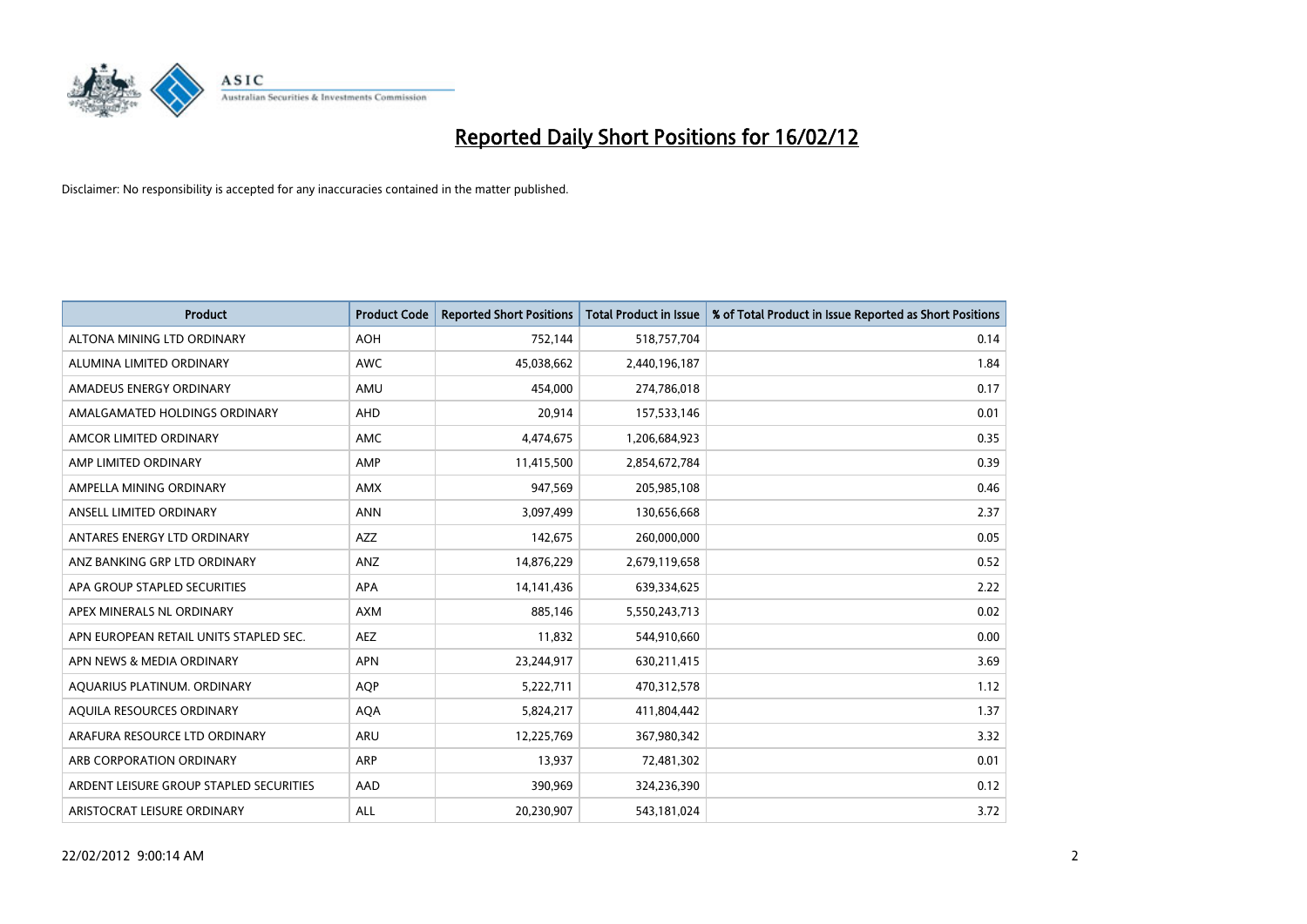

| <b>Product</b>                          | <b>Product Code</b> | <b>Reported Short Positions</b> | <b>Total Product in Issue</b> | % of Total Product in Issue Reported as Short Positions |
|-----------------------------------------|---------------------|---------------------------------|-------------------------------|---------------------------------------------------------|
| ASCIANO LIMITED ORDINARY                | <b>AIO</b>          | 7,546,440                       | 975,385,664                   | 0.75                                                    |
| ASG GROUP LIMITED ORDINARY              | ASZ                 | 139,343                         | 171,456,889                   | 0.08                                                    |
| ASPEN GROUP ORD/UNITS STAPLED           | <b>APZ</b>          | 1,088,342                       | 591,084,183                   | 0.17                                                    |
| ASPIRE MINING LTD ORDINARY              | <b>AKM</b>          | 564,635                         | 620,594,556                   | 0.09                                                    |
| <b>ASTON RES LTD ORDINARY</b>           | <b>AZT</b>          | 895,740                         | 204,668,861                   | 0.43                                                    |
| ASTRO JAP PROP GROUP STAPLED SECURITIES | AJA                 | 40,414                          | 58,445,002                    | 0.06                                                    |
| ASX LIMITED ORDINARY                    | ASX                 | 1,779,824                       | 175,136,729                   | 1.03                                                    |
| ATLAS IRON LIMITED ORDINARY             | <b>AGO</b>          | 15,530,278                      | 894,759,560                   | 1.71                                                    |
| AUCKLAND INTERNATION ORDINARY           | AIA                 | 39,998                          | 1,327,230,189                 | 0.00                                                    |
| AURORA OIL & GAS ORDINARY               | <b>AUT</b>          | 8,991,988                       | 411,655,343                   | 2.17                                                    |
| AUSDRILL LIMITED ORDINARY               | ASL                 | 251,423                         | 303,288,155                   | 0.09                                                    |
| AUSENCO LIMITED ORDINARY                | AAX                 | 1,352,734                       | 123,258,843                   | 1.10                                                    |
| AUSGOLD LIMITED ORDINARY                | <b>AUC</b>          | 20,000                          | 120,468,473                   | 0.02                                                    |
| <b>AUSTAL LIMITED ORDINARY</b>          | ASB                 | 291,289                         | 188,069,638                   | 0.16                                                    |
| AUSTAR UNITED ORDINARY                  | <b>AUN</b>          | 11,013,333                      | 1,271,505,737                 | 0.86                                                    |
| AUSTBROKERS HOLDINGS ORDINARY           | <b>AUB</b>          | 2                               | 55,545,576                    | 0.00                                                    |
| AUSTIN ENGINEERING ORDINARY             | ANG                 | 55,943                          | 72,314,403                    | 0.07                                                    |
| <b>AUSTRALAND ASSETS ASSETS</b>         | AAZPB               | 1,168                           | 2,750,000                     | 0.04                                                    |
| AUSTRALAND PROPERTY STAPLED SECURITY    | <b>ALZ</b>          | 1,298,882                       | 576,846,597                   | 0.23                                                    |
| AUSTRALIAN AGRICULT. ORDINARY           | AAC                 | 620,024                         | 312,861,135                   | 0.19                                                    |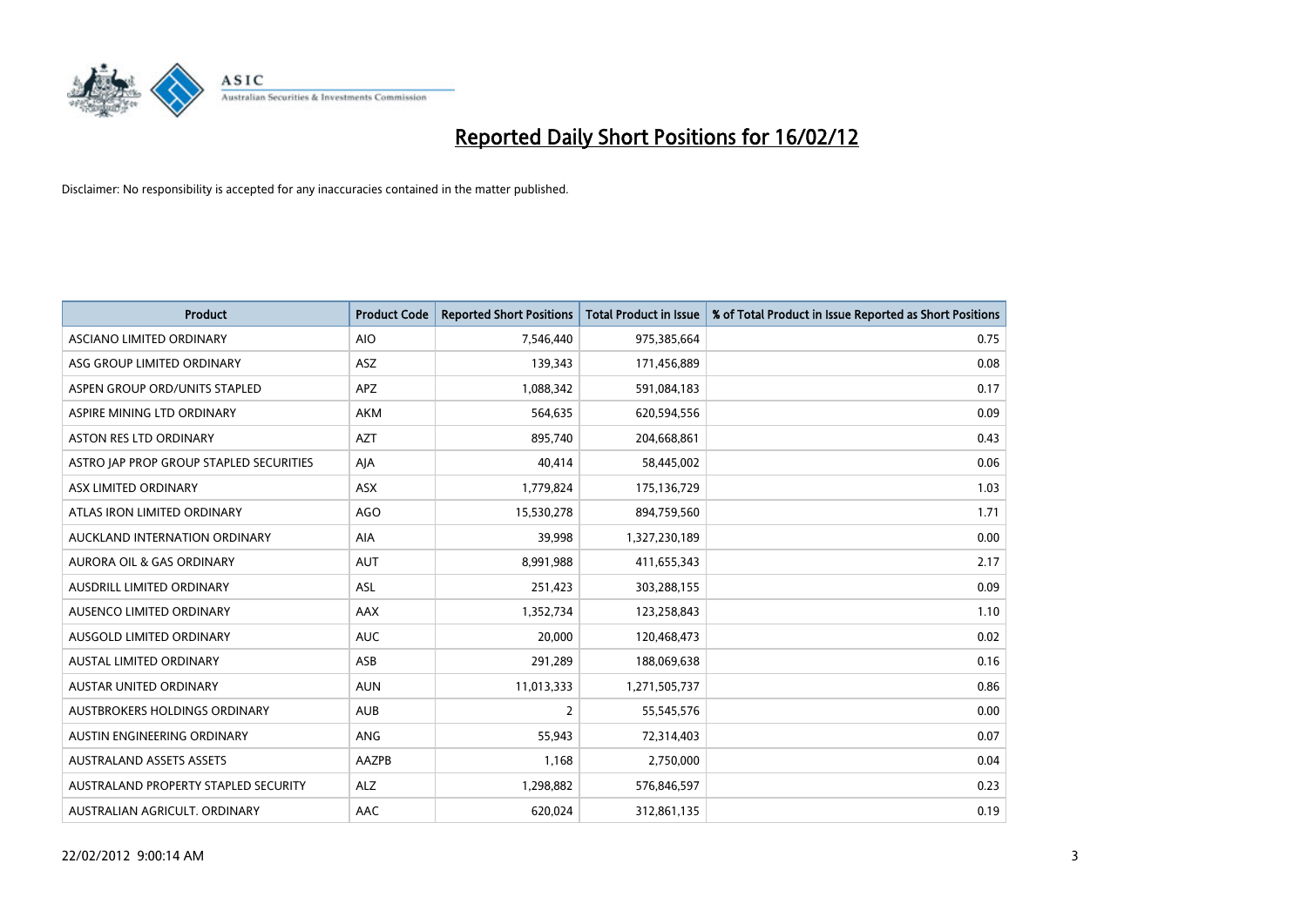

| <b>Product</b>                       | <b>Product Code</b> | <b>Reported Short Positions</b> | <b>Total Product in Issue</b> | % of Total Product in Issue Reported as Short Positions |
|--------------------------------------|---------------------|---------------------------------|-------------------------------|---------------------------------------------------------|
| <b>AUSTRALIAN EDUCATION UNITS</b>    | <b>AEU</b>          | 625,000                         | 175,465,397                   | 0.36                                                    |
| AUSTRALIAN INFRASTR. UNITS/ORDINARY  | <b>AIX</b>          | 12,579,824                      | 620,733,944                   | 2.01                                                    |
| AUSTRALIAN MINES LTD ORDINARY        | <b>AUZ</b>          | 1,400,000                       | 636,910,317                   | 0.22                                                    |
| AUSTRALIAN PHARM. ORDINARY           | API                 | 305,582                         | 488,115,883                   | 0.06                                                    |
| AUTOMOTIVE HOLDINGS ORDINARY         | AHE                 | 5,655                           | 260,579,682                   | 0.00                                                    |
| AVEXA LIMITED ORDINARY               | <b>AVX</b>          | 243,657                         | 847,688,779                   | 0.03                                                    |
| AWE LIMITED ORDINARY                 | <b>AWE</b>          | 1,923,310                       | 521,871,941                   | 0.38                                                    |
| AZIMUTH RES LTD ORDINARY             | <b>AZH</b>          | 85,439                          | 383,075,724                   | 0.03                                                    |
| AZUMAH RESOURCES ORDINARY            | <b>AZM</b>          | 3,482,778                       | 282,020,356                   | 1.23                                                    |
| <b>BANDANNA ENERGY ORDINARY</b>      | <b>BND</b>          | 3,190,138                       | 528,481,199                   | 0.61                                                    |
| BANK OF QUEENSLAND. ORDINARY         | <b>BOQ</b>          | 8,002,755                       | 229,598,329                   | 3.47                                                    |
| <b>BASE RES LIMITED ORDINARY</b>     | <b>BSE</b>          | 1,205,445                       | 460,440,029                   | 0.26                                                    |
| BATHURST RESOURCES ORDINARY          | <b>BTU</b>          | 8,777,482                       | 691,447,997                   | 1.28                                                    |
| <b>BAUXITE RESOURCE LTD ORDINARY</b> | <b>BAU</b>          | 12,000                          | 235,379,896                   | 0.01                                                    |
| <b>BC IRON LIMITED ORDINARY</b>      | <b>BCI</b>          | 294,753                         | 103,711,000                   | 0.28                                                    |
| BEACH ENERGY LIMITED ORDINARY        | <b>BPT</b>          | 19,855,725                      | 1,112,199,119                 | 1.79                                                    |
| BEADELL RESOURCE LTD ORDINARY        | <b>BDR</b>          | 5,173,800                       | 657,906,946                   | 0.76                                                    |
| BENDIGO AND ADELAIDE ORDINARY        | <b>BEN</b>          | 6,154,143                       | 384,372,554                   | 1.59                                                    |
| BERKELEY RESOURCES ORDINARY          | <b>BKY</b>          | 179,238                         | 174,298,273                   | 0.10                                                    |
| BETASHARES ASX RES ETF UNITS         | <b>ORE</b>          | 93,570                          | 4,220,217                     | 2.22                                                    |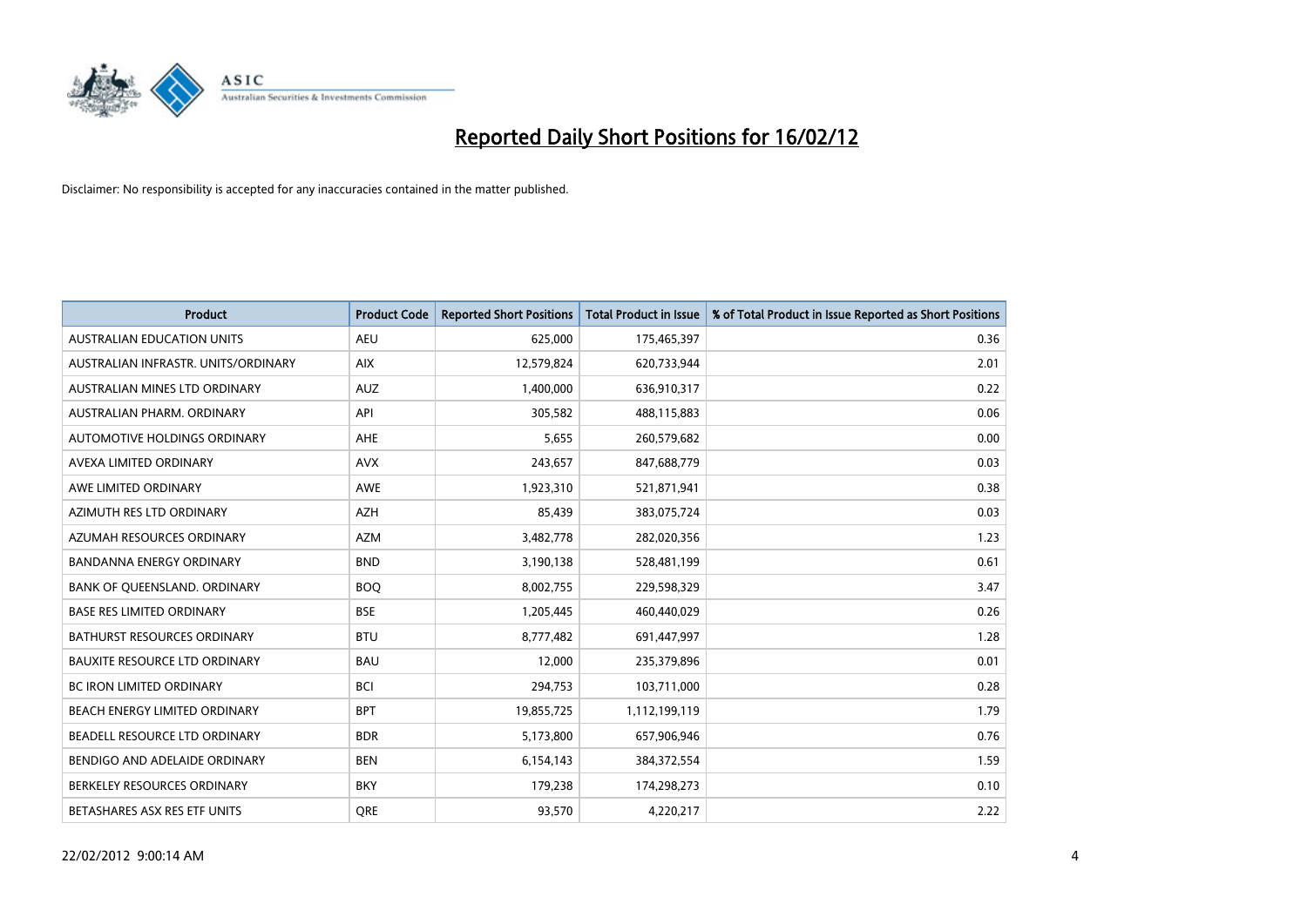

| <b>Product</b>                       | <b>Product Code</b> | <b>Reported Short Positions</b> | <b>Total Product in Issue</b> | % of Total Product in Issue Reported as Short Positions |
|--------------------------------------|---------------------|---------------------------------|-------------------------------|---------------------------------------------------------|
| <b>BHP BILLITON LIMITED ORDINARY</b> | <b>BHP</b>          | 21,428,466                      | 3,211,691,105                 | 0.62                                                    |
| <b>BILLABONG ORDINARY</b>            | <b>BBG</b>          | 28,423,903                      | 255,102,103                   | 11.09                                                   |
| <b>BIOTA HOLDINGS ORDINARY</b>       | <b>BTA</b>          | 1,749,125                       | 181,703,711                   | 0.95                                                    |
| <b>BISALLOY STEEL ORDINARY</b>       | <b>BIS</b>          | 84,480                          | 43,291,509                    | 0.20                                                    |
| BKI INVESTMENT LTD ORDINARY          | BKI                 | 508                             | 425,549,573                   | 0.00                                                    |
| <b>BLACKTHORN RESOURCES ORDINARY</b> | <b>BTR</b>          | 35,848                          | 122,918,000                   | 0.03                                                    |
| <b>BLUESCOPE STEEL LTD ORDINARY</b>  | <b>BSL</b>          | 27,400,021                      | 3,349,185,247                 | 0.82                                                    |
| <b>BOART LONGYEAR ORDINARY</b>       | <b>BLY</b>          | 4,521,510                       | 461,163,412                   | 0.98                                                    |
| <b>BOOM LOGISTICS ORDINARY</b>       | <b>BOL</b>          | 337,999                         | 468,663,585                   | 0.07                                                    |
| <b>BORAL LIMITED, ORDINARY</b>       | <b>BLD</b>          | 29,662,808                      | 744,729,957                   | 3.96                                                    |
| BOTSWANA METALS LTD ORDINARY         | <b>BML</b>          | 7,000                           | 143,717,013                   | 0.00                                                    |
| <b>BRADKEN LIMITED ORDINARY</b>      | <b>BKN</b>          | 3,298,391                       | 166,624,800                   | 1.97                                                    |
| <b>BRAMBLES LIMITED ORDINARY</b>     | <b>BXB</b>          | 15,601,953                      | 1,480,393,689                 | 1.04                                                    |
| BREVILLE GROUP LTD ORDINARY          | <b>BRG</b>          | 2.739                           | 130,095,322                   | 0.00                                                    |
| <b>BRICKWORKS LIMITED ORDINARY</b>   | <b>BKW</b>          | 24,534                          | 147,567,333                   | 0.02                                                    |
| <b>BROCKMAN RESOURCES ORDINARY</b>   | <b>BRM</b>          | 149,896                         | 144,803,151                   | 0.09                                                    |
| BT INVESTMENT MNGMNT ORDINARY        | <b>BTT</b>          | 292,453                         | 267,906,977                   | 0.11                                                    |
| <b>BURU ENERGY ORDINARY</b>          | <b>BRU</b>          | 6,163,049                       | 234,204,477                   | 2.63                                                    |
| <b>BWP TRUST ORDINARY UNITS</b>      | <b>BWP</b>          | 389,390                         | 520,012,793                   | 0.07                                                    |
| CABCHARGE AUSTRALIA ORDINARY         | CAB                 | 492.147                         | 120,437,014                   | 0.40                                                    |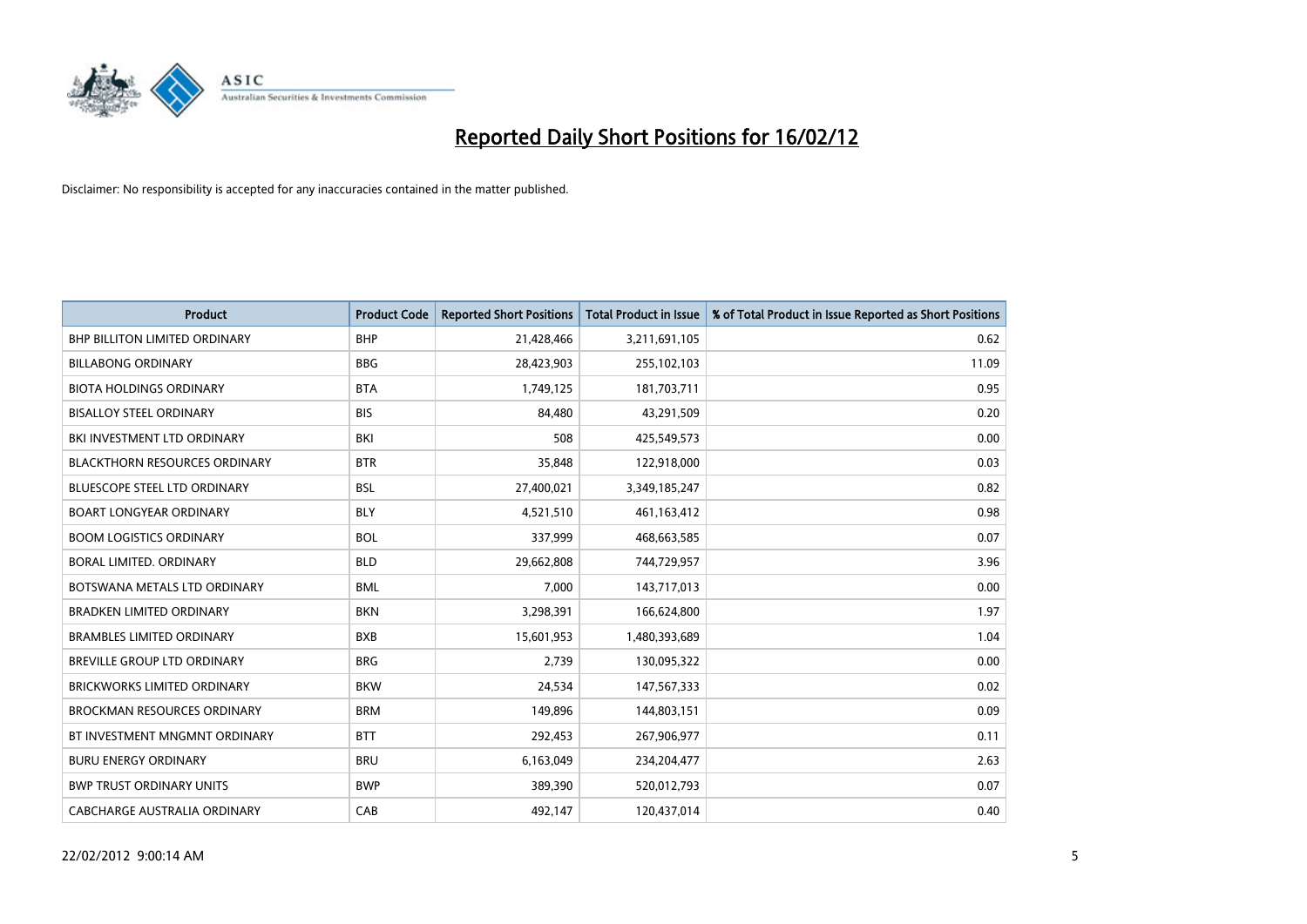

| <b>Product</b>                             | <b>Product Code</b> | <b>Reported Short Positions</b> | <b>Total Product in Issue</b> | % of Total Product in Issue Reported as Short Positions |
|--------------------------------------------|---------------------|---------------------------------|-------------------------------|---------------------------------------------------------|
| CALTEX AUSTRALIA ORDINARY                  | <b>CTX</b>          | 5,963,170                       | 270,000,000                   | 2.20                                                    |
| <b>CAMPBELL BROTHERS ORDINARY</b>          | <b>CPB</b>          | 1,564,411                       | 67,503,411                    | 2.32                                                    |
| CAPE LAMBERT RES LTD ORDINARY              | <b>CFE</b>          | 527,772                         | 689,108,792                   | 0.07                                                    |
| CAR PARK TECH LTD ORDINARY                 | <b>CPZ</b>          | 90,000                          | 133,358,602                   | 0.07                                                    |
| CARABELLA RES LTD ORDINARY                 | <b>CLR</b>          | 5,000                           | 133,642,797                   | 0.00                                                    |
| <b>CARBON ENERGY ORDINARY</b>              | <b>CNX</b>          | 276,323                         | 768,960,293                   | 0.04                                                    |
| <b>CARDNO LIMITED ORDINARY</b>             | CDD                 | 677,849                         | 123,929,154                   | 0.55                                                    |
| CARDNO LIMITED RIGHTS 29-FEB-12            | <b>CDDR</b>         | 9,819                           | 13,565,067                    | 0.07                                                    |
| CARNARVON PETROLEUM ORDINARY               | <b>CVN</b>          | 736,512                         | 694,594,634                   | 0.10                                                    |
| <b>CARNEGIE WAVE ENERGY ORDINARY</b>       | <b>CWE</b>          | 83,000                          | 1,021,487,627                 | 0.01                                                    |
| CARPATHIAN RESOURCES ORDINARY              | <b>CPN</b>          | 75,000                          | 304,535,101                   | 0.02                                                    |
| CARPENTARIA EXP. LTD ORDINARY              | CAP                 | 9,777                           | 98,991,301                    | 0.01                                                    |
| CARSALES.COM LTD ORDINARY                  | <b>CRZ</b>          | 14,048,202                      | 233,264,223                   | 6.01                                                    |
| <b>CASH CONVERTERS ORDINARY</b>            | CCV                 | 92,958                          | 379,761,025                   | 0.02                                                    |
| <b>CASPIAN OIL &amp; GAS ORDINARY</b>      | CIG                 | 50,000                          | 1,331,500,513                 | 0.00                                                    |
| CASSINI RESOURCES ORDINARY                 | <b>CZI</b>          | 700,000                         | 17,000,000                    | 4.12                                                    |
| <b>CELLNET GROUP ORDINARY</b>              | <b>CLT</b>          | 1,342                           | 60,978,107                    | 0.00                                                    |
| CENTRAL PETROLEUM ORDINARY                 | <b>CTP</b>          | 9,102,364                       | 1,253,376,265                 | 0.73                                                    |
| <b>CENTRO PROPERTIES UNITS/ORD STAPLED</b> | <b>CNP</b>          | 2,537                           | 972,414,514                   | 0.00                                                    |
| CENTRO RETAIL AUST ORD/UNIT STAPLED SEC    | <b>CRF</b>          | 154,096                         | 1,340,723,189                 | 0.01                                                    |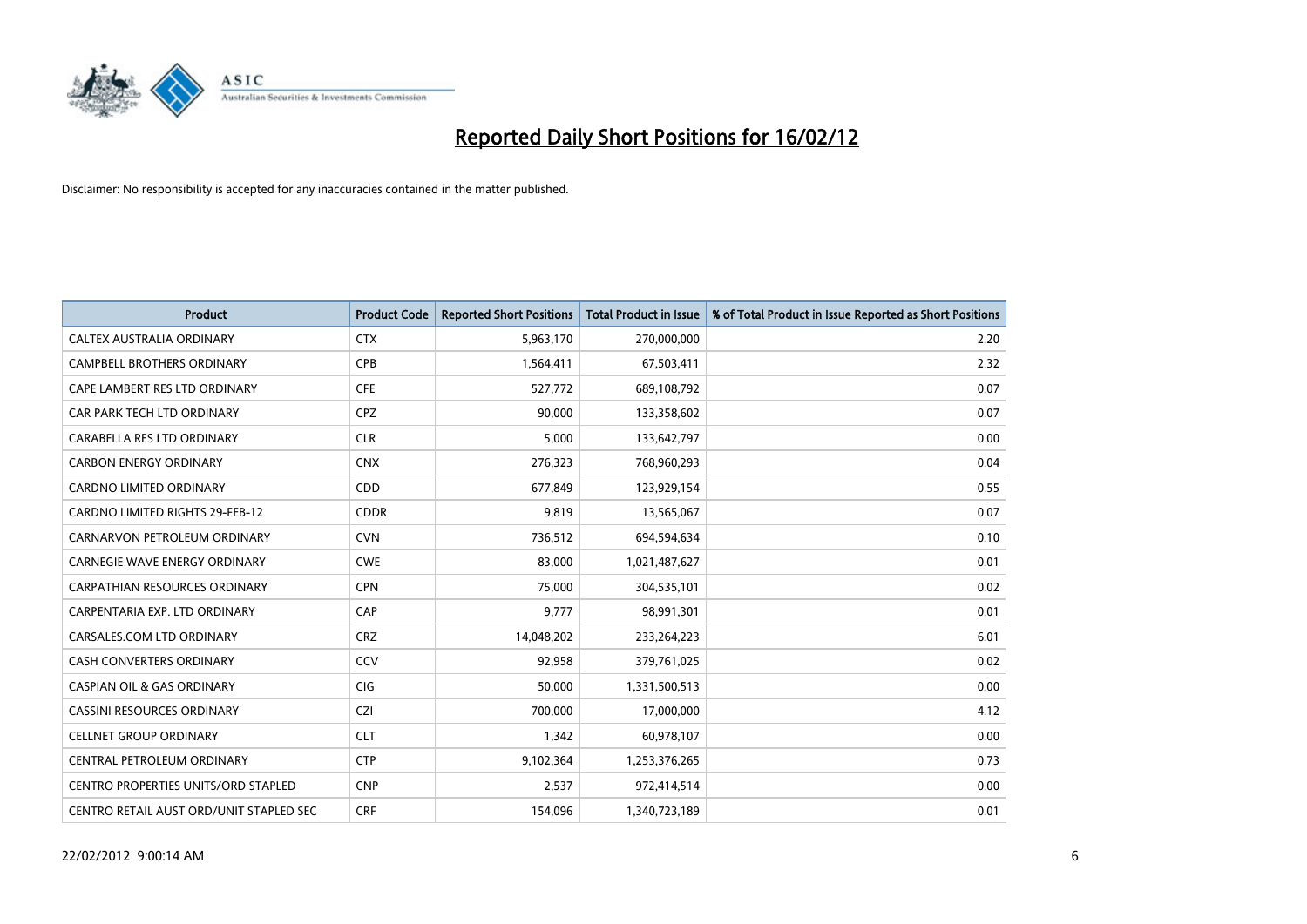

| <b>Product</b>                                | <b>Product Code</b> | <b>Reported Short Positions</b> | <b>Total Product in Issue</b> | % of Total Product in Issue Reported as Short Positions |
|-----------------------------------------------|---------------------|---------------------------------|-------------------------------|---------------------------------------------------------|
| <b>CENTRO RETAIL GROUP STAPLED SECURITIES</b> | <b>CER</b>          | 452,940                         | 2,286,399,424                 | 0.02                                                    |
| <b>CERAMIC FUEL CELLS ORDINARY</b>            | <b>CFU</b>          | 492,480                         | 1,366,298,863                 | 0.04                                                    |
| <b>CERRO RESOURCES NL ORDINARY</b>            | <b>CIO</b>          | 1,600                           | 748,768,606                   | 0.00                                                    |
| CFS RETAIL PROPERTY UNITS                     | <b>CFX</b>          | 77,420,515                      | 2,839,591,911                 | 2.73                                                    |
| <b>CGA MINING LIMITED ORDINARY</b>            | <b>CGX</b>          | 15,827                          | 333,725,726                   | 0.00                                                    |
| CHALLENGER DIV.PRO. STAPLED UNITS             | <b>CDI</b>          | 98,017                          | 883,903,667                   | 0.00                                                    |
| <b>CHALLENGER INFRAST, STAPLED UNITS</b>      | <b>CIF</b>          | 7,768                           | 316,223,785                   | 0.00                                                    |
| <b>CHALLENGER LIMITED ORDINARY</b>            | <b>CGF</b>          | 5,019,236                       | 552,169,544                   | 0.89                                                    |
| CHANDLER MACLEOD LTD ORDINARY                 | <b>CMG</b>          | 11,970                          | 466,466,720                   | 0.00                                                    |
| CHARTER HALL GROUP STAPLED US PROHIBIT.       | CHC                 | 178,161                         | 308,092,325                   | 0.05                                                    |
| <b>CHARTER HALL OFFICE UNIT</b>               | CQ <sub>O</sub>     | 6,504,527                       | 493,319,730                   | 1.30                                                    |
| <b>CHARTER HALL RETAIL UNITS</b>              | <b>CQR</b>          | 949,611                         | 299,628,571                   | 0.31                                                    |
| <b>CHORUS LIMITED ORDINARY</b>                | <b>CNU</b>          | 1,460,983                       | 385,082,123                   | 0.38                                                    |
| CITIGOLD CORP LTD ORDINARY                    | <b>CTO</b>          | 1,682,665                       | 1,105,078,301                 | 0.15                                                    |
| CLINUVEL PHARMACEUT, ORDINARY                 | <b>CUV</b>          | 4,127                           | 30,856,956                    | 0.01                                                    |
| <b>CLOUGH LIMITED ORDINARY</b>                | <b>CLO</b>          | 221,544                         | 769,716,269                   | 0.03                                                    |
| COAL OF AFRICA LTD ORDINARY                   | <b>CZA</b>          | 4,819                           | 662,484,573                   | 0.00                                                    |
| <b>COALSPUR MINES LTD ORDINARY</b>            | <b>CPL</b>          | 3,002,909                       | 620,659,899                   | 0.48                                                    |
| <b>COBAR CONSOLIDATED ORDINARY</b>            | CCU                 | 56,156                          | 206,918,037                   | 0.03                                                    |
| COCA-COLA AMATIL ORDINARY                     | <b>CCL</b>          | 10,742,370                      | 759,567,552                   | 1.39                                                    |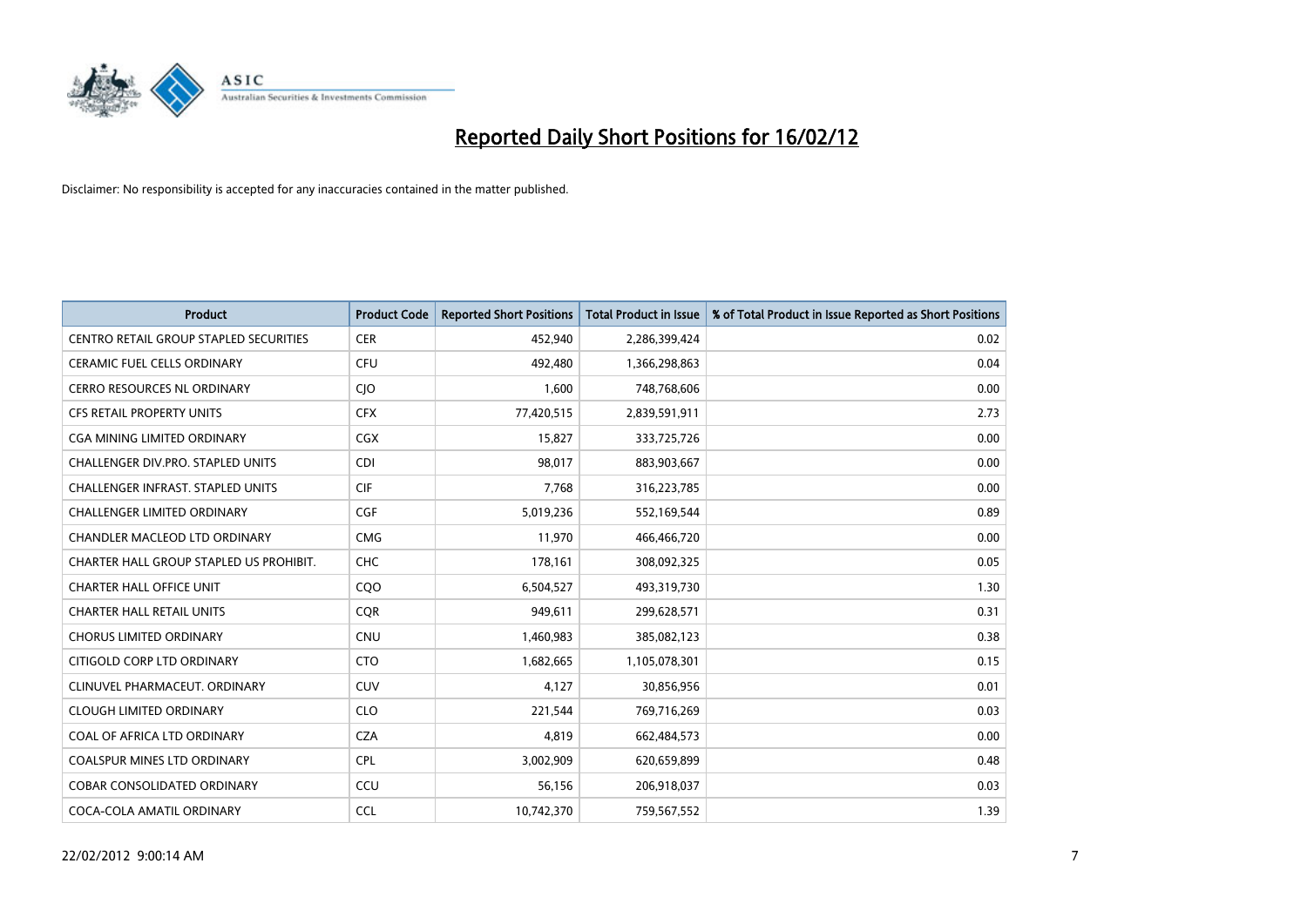

| <b>Product</b>                          | <b>Product Code</b> | <b>Reported Short Positions</b> | <b>Total Product in Issue</b> | % of Total Product in Issue Reported as Short Positions |
|-----------------------------------------|---------------------|---------------------------------|-------------------------------|---------------------------------------------------------|
| <b>COCHLEAR LIMITED ORDINARY</b>        | <b>COH</b>          | 5,307,604                       | 56,902,933                    | 9.29                                                    |
| COCKATOO COAL ORDINARY                  | <b>COK</b>          | 7,510,097                       | 1,016,196,908                 | 0.71                                                    |
| <b>COKAL LTD ORDINARY</b>               | <b>CKA</b>          | 392,815                         | 399,627,102                   | 0.10                                                    |
| COLLINS FOODS LTD ORDINARY              | <b>CKF</b>          | 326                             | 93,000,003                    | 0.00                                                    |
| COMMONWEALTH BANK, ORDINARY             | <b>CBA</b>          | 32,781,083                      | 1,581,280,593                 | 2.01                                                    |
| COMMONWEALTH PROP ORDINARY UNITS        | <b>CPA</b>          | 26,238,560                      | 2,389,601,065                 | 1.09                                                    |
| <b>COMPASS RESOURCES ORDINARY</b>       | <b>CMR</b>          | 63,000                          | 1,403,744,100                 | 0.00                                                    |
| <b>COMPUTERSHARE LTD ORDINARY</b>       | <b>CPU</b>          | 6,648,902                       | 555,664,059                   | 1.19                                                    |
| CONSOLIDATED MEDIA. ORDINARY            | <b>CMI</b>          | 1,078,079                       | 561,834,996                   | 0.18                                                    |
| CONTANGO MICROCAP ORDINARY              | <b>CTN</b>          | 7,500                           | 147,467,406                   | 0.01                                                    |
| CONTINENTAL COAL LTD ORDINARY           | CCC                 | 322,425                         | 399,224,054                   | 0.07                                                    |
| <b>COOPER ENERGY LTD ORDINARY</b>       | <b>COE</b>          | 126,539                         | 292,791,528                   | 0.04                                                    |
| <b>COPPER STRIKE LTD ORDINARY</b>       | <b>CSE</b>          | 714                             | 129,455,571                   | 0.00                                                    |
| <b>CORDLIFE LIMITED ORDINARY</b>        | CBB                 |                                 | 150,887,354                   | 0.00                                                    |
| <b>CREDIT CORP GROUP ORDINARY</b>       | <b>CCP</b>          | 29,221                          | 45,571,114                    | 0.06                                                    |
| <b>CROMWELL PROP STAPLED SECURITIES</b> | <b>CMW</b>          | 405,734                         | 1,113,061,036                 | 0.04                                                    |
| <b>CROWN LIMITED ORDINARY</b>           | <b>CWN</b>          | 4,688,873                       | 728,394,185                   | 0.65                                                    |
| <b>CSG LIMITED ORDINARY</b>             | <b>CSV</b>          | 1,132,559                       | 282,567,499                   | 0.40                                                    |
| <b>CSL LIMITED ORDINARY</b>             | <b>CSL</b>          | 5,691,667                       | 519,371,923                   | 1.06                                                    |
| <b>CSR LIMITED ORDINARY</b>             | <b>CSR</b>          | 25,132,802                      | 506,000,315                   | 4.97                                                    |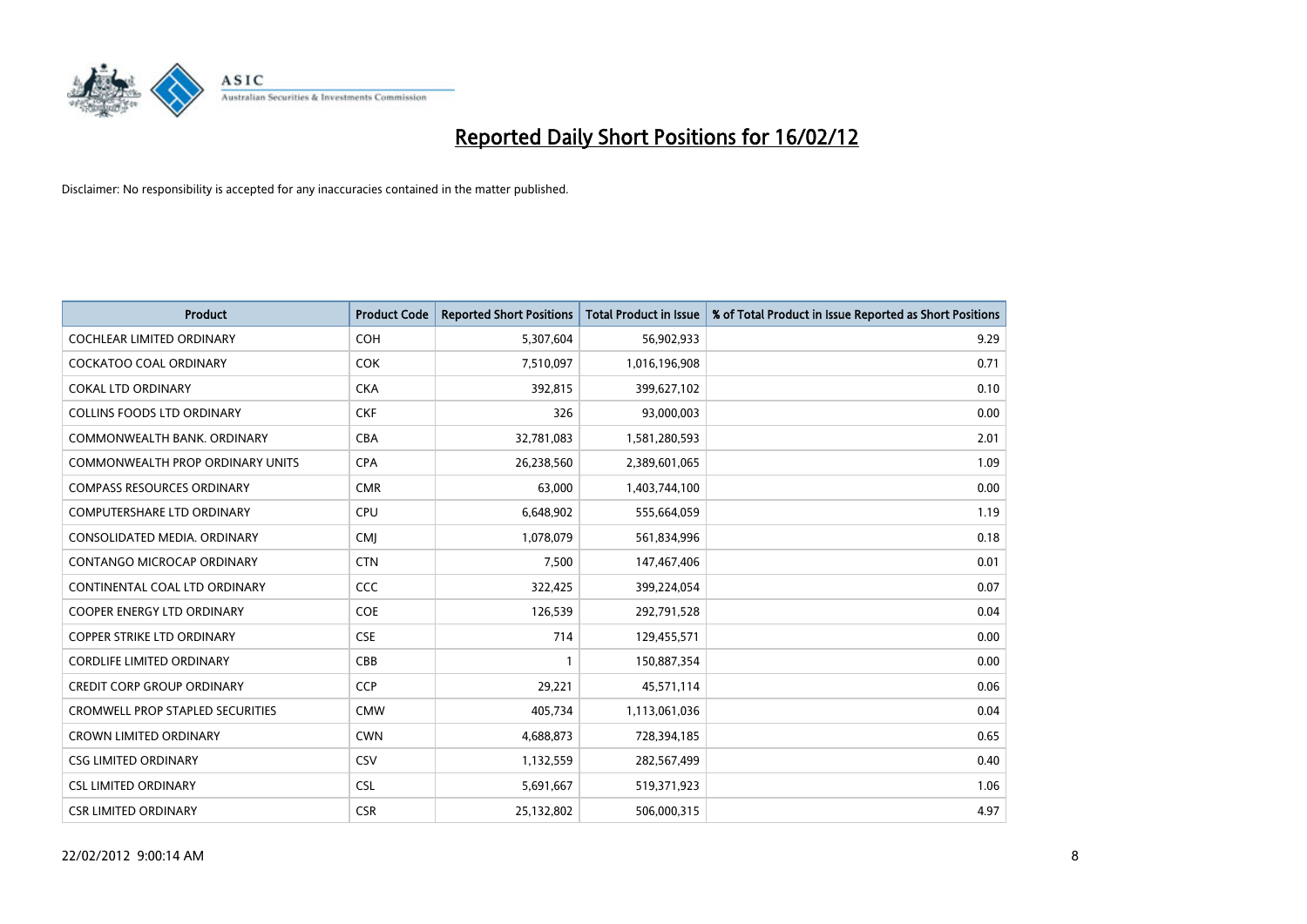

| <b>Product</b>                       | <b>Product Code</b> | <b>Reported Short Positions</b> | <b>Total Product in Issue</b> | % of Total Product in Issue Reported as Short Positions |
|--------------------------------------|---------------------|---------------------------------|-------------------------------|---------------------------------------------------------|
| <b>CUDECO LIMITED ORDINARY</b>       | CDU                 | 2,978,340                       | 160,018,572                   | 1.85                                                    |
| <b>CUE ENERGY RESOURCE ORDINARY</b>  | <b>CUE</b>          | 1,544,295                       | 695,153,053                   | 0.22                                                    |
| <b>CUSTOMERS LIMITED ORDINARY</b>    | <b>CUS</b>          | 22,051                          | 134,869,357                   | 0.01                                                    |
| DART ENERGY LTD ORDINARY             | <b>DTE</b>          | 6,820,374                       | 734,931,470                   | 0.94                                                    |
| DAVID JONES LIMITED ORDINARY         | <b>DJS</b>          | 58,849,901                      | 524,940,325                   | 11.20                                                   |
| <b>DECMIL GROUP LIMITED ORDINARY</b> | <b>DCG</b>          | 53,098                          | 165,692,757                   | 0.02                                                    |
| DEEP YELLOW LIMITED ORDINARY         | <b>DYL</b>          | 16,629                          | 1,128,736,403                 | 0.00                                                    |
| DEVINE LIMITED ORDINARY              | <b>DVN</b>          | 1,011                           | 158,730,556                   | 0.00                                                    |
| DEXUS PROPERTY GROUP STAPLED UNITS   | <b>DXS</b>          | 24,069,638                      | 4,839,024,176                 | 0.47                                                    |
| DISCOVERY METALS LTD ORDINARY        | <b>DML</b>          | 7,132,646                       | 442,128,231                   | 1.61                                                    |
| DOMINO PIZZA ENTERPR ORDINARY        | <b>DMP</b>          | 811,806                         | 69,174,674                    | 1.17                                                    |
| DOWNER EDI LIMITED ORDINARY          | <b>DOW</b>          | 6,011,927                       | 429,100,296                   | 1.40                                                    |
| DRILLSEARCH ENERGY ORDINARY          | <b>DLS</b>          | 641,744                         | 305,176,742                   | 0.22                                                    |
| DUET GROUP STAPLED US PROHIBIT.      | <b>DUE</b>          | 12,828,275                      | 1,109,831,386                 | 1.15                                                    |
| DULUXGROUP LIMITED ORDINARY          | <b>DLX</b>          | 8,807,563                       | 367,456,259                   | 2.38                                                    |
| DWS LTD ORDINARY                     | <b>DWS</b>          | 3,000                           | 132,362,763                   | 0.00                                                    |
| ECHO ENTERTAINMENT ORDINARY          | <b>EGP</b>          | 6,082,707                       | 688,019,737                   | 0.88                                                    |
| <b>ELDERS LIMITED ORDINARY</b>       | <b>ELD</b>          | 14,089,943                      | 448,598,480                   | 3.14                                                    |
| ELDORADO GOLD CORP CDI 1:1           | EAU                 | 34,795                          | 9,209,510                     | 0.36                                                    |
| ELEMENTAL MINERALS ORDINARY          | <b>ELM</b>          | 371,189                         | 229,037,236                   | 0.15                                                    |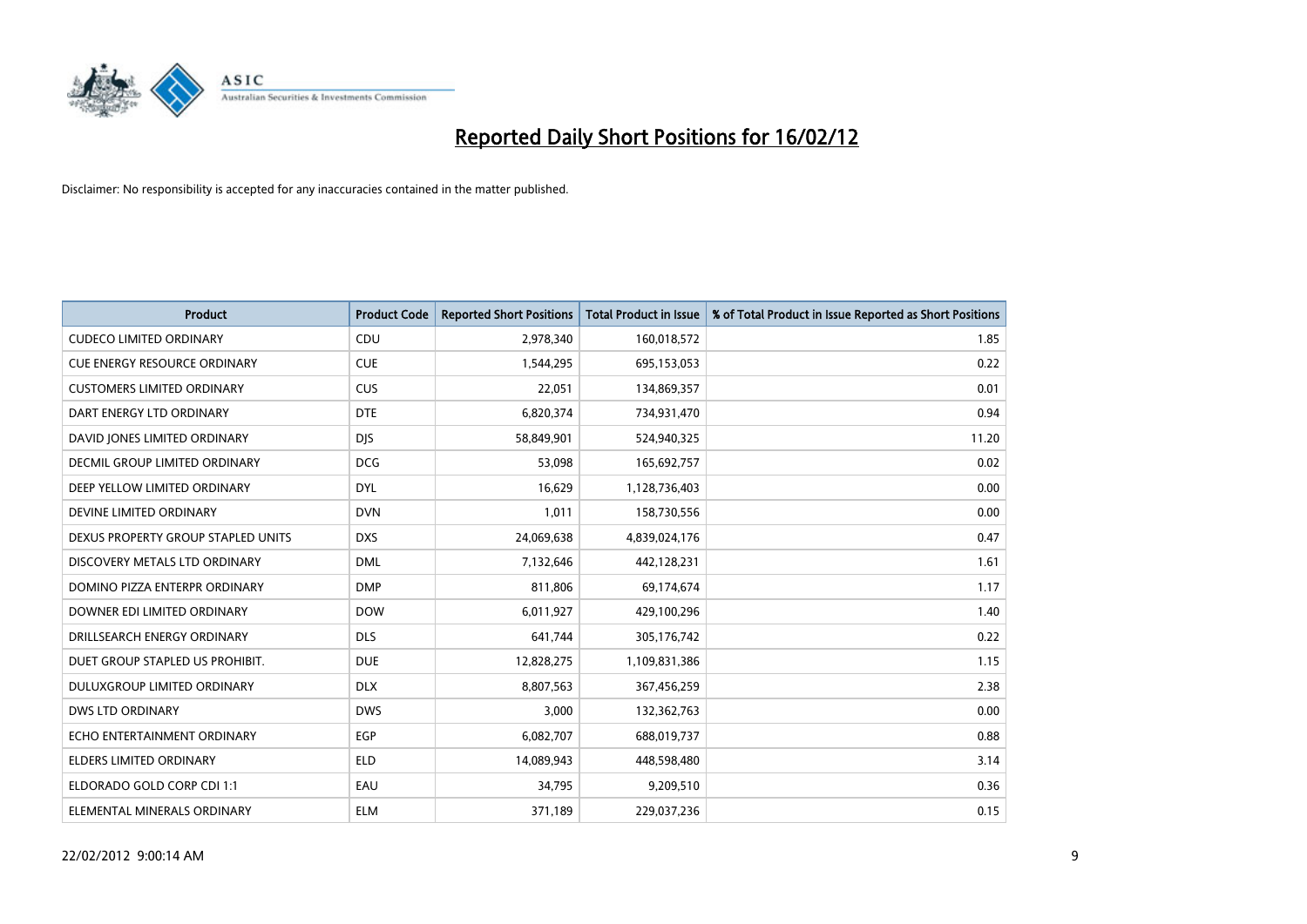

| <b>Product</b>                        | <b>Product Code</b> | <b>Reported Short Positions</b> | <b>Total Product in Issue</b> | % of Total Product in Issue Reported as Short Positions |
|---------------------------------------|---------------------|---------------------------------|-------------------------------|---------------------------------------------------------|
| ELEMENTOS LIMITED ORDINARY            | ELT                 | 16                              | 82,383,526                    | 0.00                                                    |
| ELIXIR PETROLEUM LTD ORDINARY         | <b>EXR</b>          | 324,400                         | 217,288,472                   | 0.15                                                    |
| <b>EMECO HOLDINGS ORDINARY</b>        | <b>EHL</b>          | 1,670,888                       | 631,237,586                   | 0.26                                                    |
| <b>ENDEAVOUR MIN CORP CDI 1:1</b>     | <b>EVR</b>          | 22,931                          | 123,748,715                   | 0.01                                                    |
| <b>ENERGY RESOURCES ORDINARY 'A'</b>  | ERA                 | 5,627,394                       | 517,725,062                   | 1.08                                                    |
| <b>ENERGY WORLD CORPOR, ORDINARY</b>  | <b>EWC</b>          | 23,033,971                      | 1,734,166,672                 | 1.33                                                    |
| <b>ENTEK ENERGY LTD ORDINARY</b>      | ETE                 | 489.903                         | 510,657,387                   | 0.10                                                    |
| <b>ENTELLECT LIMITED ORDINARY</b>     | <b>ESN</b>          | 464,050                         | 985,337,932                   | 0.05                                                    |
| <b>ENVESTRA LIMITED ORDINARY</b>      | <b>ENV</b>          | 1,310,790                       | 1,547,890,032                 | 0.08                                                    |
| EQUATORIAL RES LTD ORDINARY           | EQX                 | 42,881                          | 114,348,553                   | 0.04                                                    |
| EVOLUTION MINING LTD ORDINARY         | <b>EVN</b>          | 173,595                         | 700,995,107                   | 0.01                                                    |
| <b>EXCO RESOURCES LTD ORDINARY</b>    | <b>EXS</b>          | 141,282                         | 356,044,187                   | 0.04                                                    |
| EXOMA ENERGY LIMITED ORDINARY         | EXE                 | 281,678                         | 417,357,759                   | 0.07                                                    |
| <b>EXTRACT RESOURCES ORDINARY</b>     | <b>EXT</b>          | 777,465                         | 251,159,163                   | 0.30                                                    |
| FAIRFAX MEDIA LTD ORDINARY            | <b>FXJ</b>          | 285,303,232                     | 2,351,955,725                 | 12.16                                                   |
| <b>FANTASTIC HOLDINGS ORDINARY</b>    | <b>FAN</b>          | 1,220                           | 102,739,538                   | 0.00                                                    |
| FAR LTD ORDINARY                      | <b>FAR</b>          | 21,000,000                      | 2,150,080,157                 | 0.98                                                    |
| FISHER & PAYKEL APP. ORDINARY         | <b>FPA</b>          | 18,298                          | 724,235,162                   | 0.00                                                    |
| FKP PROPERTY GROUP STAPLED SECURITIES | <b>FKP</b>          | 26,602,458                      | 1,197,968,723                 | 2.19                                                    |
| FLEETWOOD CORP ORDINARY               | <b>FWD</b>          | 284,540                         | 58,850,214                    | 0.49                                                    |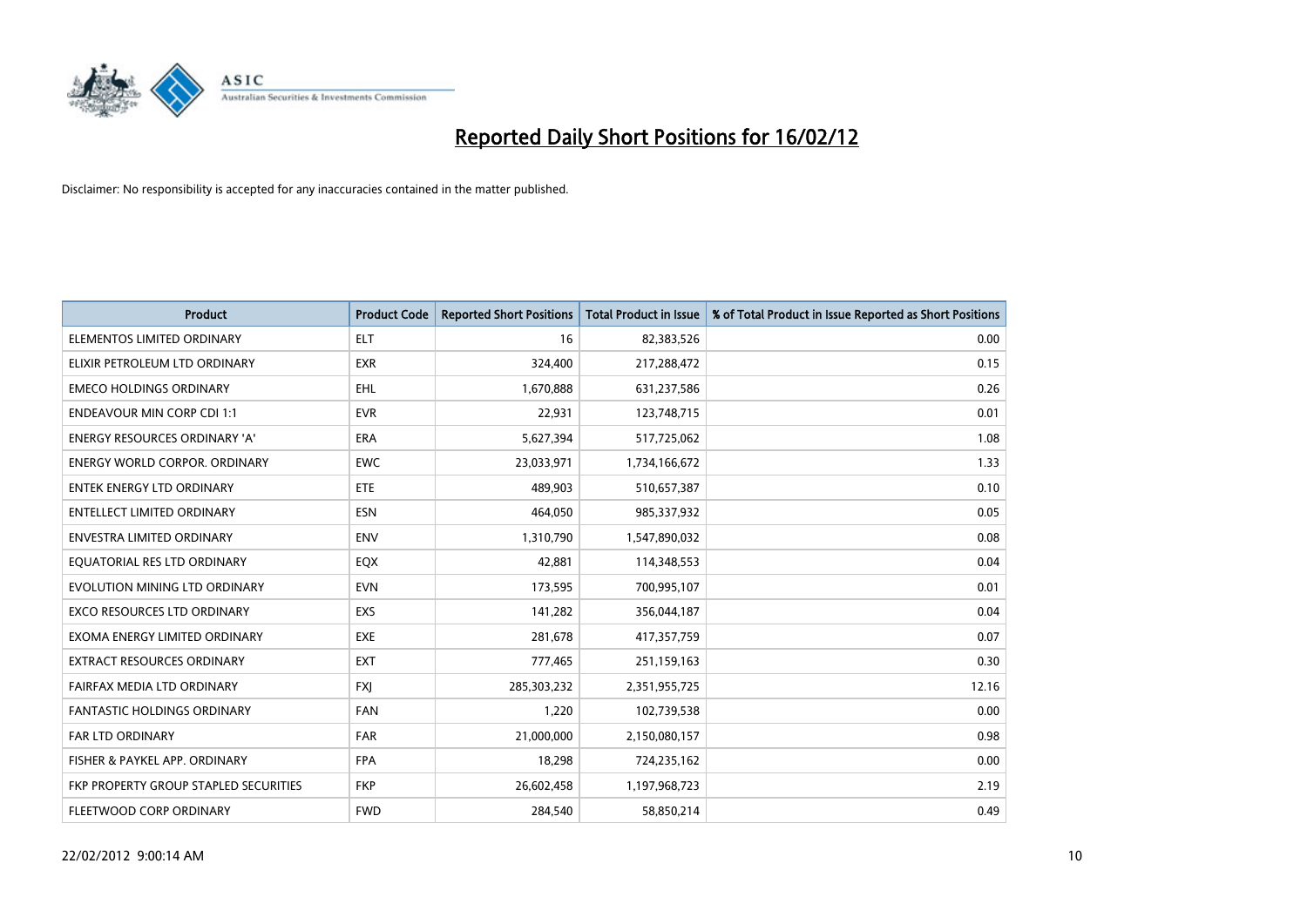

| <b>Product</b>                            | <b>Product Code</b> | <b>Reported Short Positions</b> | <b>Total Product in Issue</b> | % of Total Product in Issue Reported as Short Positions |
|-------------------------------------------|---------------------|---------------------------------|-------------------------------|---------------------------------------------------------|
| FLETCHER BUILDING ORDINARY                | <b>FBU</b>          | 11,445,107                      | 680,739,504                   | 1.68                                                    |
| <b>FLEXIGROUP LIMITED ORDINARY</b>        | FXL                 | 57,534                          | 279,268,329                   | 0.02                                                    |
| <b>FLIGHT CENTRE ORDINARY</b>             | <b>FLT</b>          | 9,694,008                       | 100,009,946                   | 9.69                                                    |
| FLINDERS MINES LTD ORDINARY               | <b>FMS</b>          | 34,933,469                      | 1,821,300,404                 | 1.92                                                    |
| <b>FOCUS MINERALS LTD ORDINARY</b>        | <b>FML</b>          | 614,424                         | 4,320,773,701                 | 0.00                                                    |
| <b>FORGE GROUP LIMITED ORDINARY</b>       | <b>FGE</b>          | 129,588                         | 83,469,014                    | 0.15                                                    |
| FORTE ENERGY NL ORDINARY                  | FTE                 | 2,667,039                       | 695,589,311                   | 0.38                                                    |
| FORTESCUE METALS GRP ORDINARY             | <b>FMG</b>          | 65,584,132                      | 3,113,798,659                 | 2.11                                                    |
| <b>FUNTASTIC LIMITED ORDINARY</b>         | <b>FUN</b>          | 322,528                         | 347,956,819                   | 0.09                                                    |
| <b>G.U.D. HOLDINGS ORDINARY</b>           | GUD                 | 402,566                         | 70,107,387                    | 0.58                                                    |
| <b>GALAXY RESOURCES ORDINARY</b>          | GXY                 | 2,806,382                       | 323,327,000                   | 0.86                                                    |
| <b>GEODYNAMICS LIMITED ORDINARY</b>       | GDY                 | 35,073                          | 406,452,608                   | 0.01                                                    |
| <b>GINDALBIE METALS LTD ORDINARY</b>      | GBG                 | 29,467,084                      | 1,247,487,454                 | 2.36                                                    |
| <b>GLOBAL MINING ORDINARY</b>             | GMI                 | 8,951                           | 181,898,994                   | 0.00                                                    |
| <b>GLOUCESTER COAL ORDINARY</b>           | GCL                 | 759,176                         | 202,905,967                   | 0.37                                                    |
| <b>GME RESOURCES LTD ORDINARY</b>         | <b>GME</b>          | 800                             | 322,635,902                   | 0.00                                                    |
| <b>GOLD ROAD RES LTD ORDINARY</b>         | GOR                 | 89,453                          | 389,950,665                   | 0.02                                                    |
| <b>GOLDEN WEST RESOURCE ORDINARY</b>      | <b>GWR</b>          | 1,617                           | 192,142,447                   | 0.00                                                    |
| <b>GOODMAN FIELDER, ORDINARY</b>          | <b>GFF</b>          | 88,922,881                      | 1,955,559,207                 | 4.55                                                    |
| <b>GOODMAN GROUP STAPLED US PROHIBIT.</b> | GMG                 | 23,700,661                      | 7,699,816,741                 | 0.30                                                    |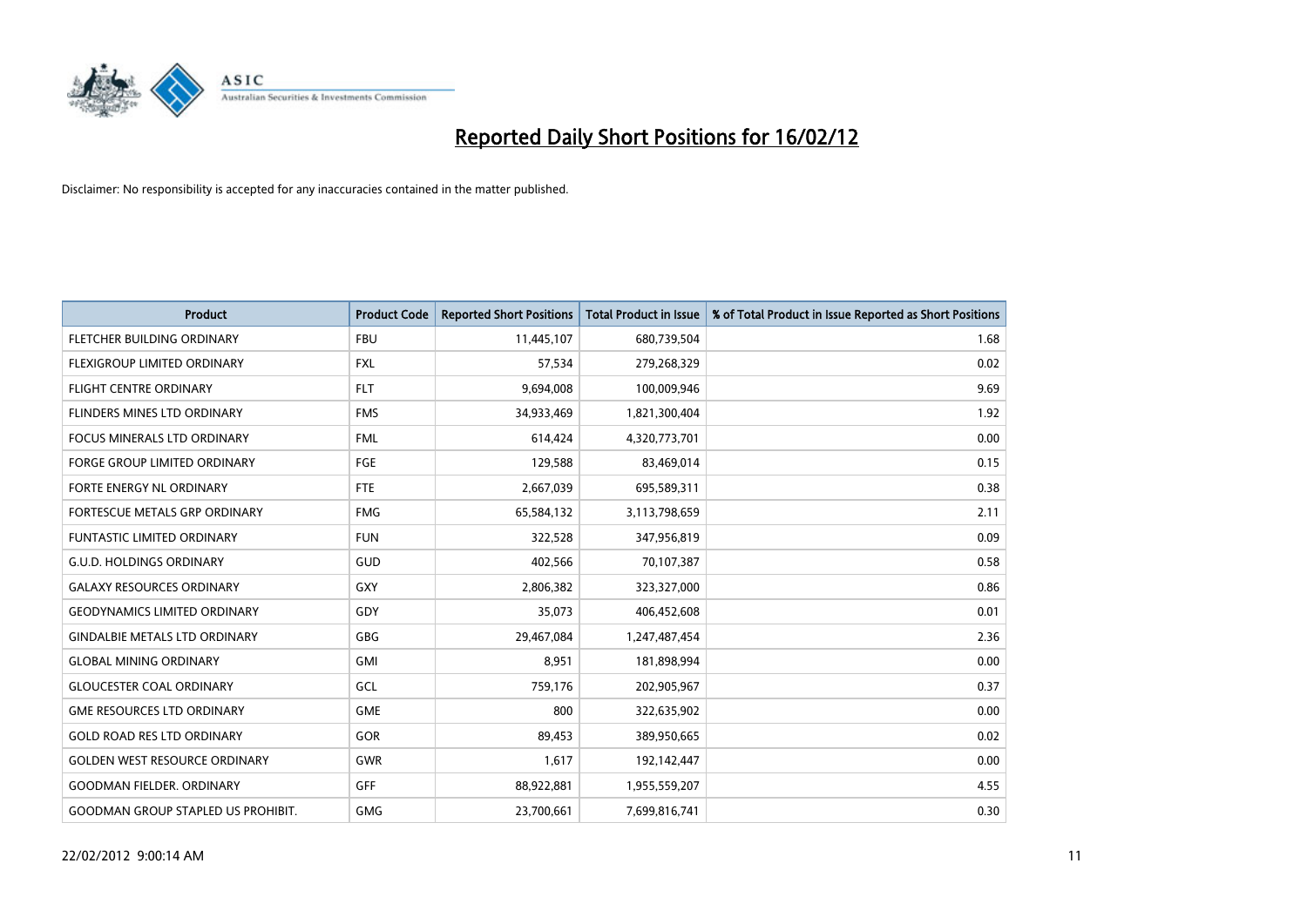

| <b>Product</b>                                   | <b>Product Code</b> | <b>Reported Short Positions</b> | <b>Total Product in Issue</b> | % of Total Product in Issue Reported as Short Positions |
|--------------------------------------------------|---------------------|---------------------------------|-------------------------------|---------------------------------------------------------|
| <b>GPT GROUP STAPLED SEC.</b>                    | GPT                 | 15,503,592                      | 1,809,449,764                 | 0.85                                                    |
| <b>GRAINCORP LIMITED A CLASS ORDINARY</b>        | <b>GNC</b>          | 679,966                         | 198,318,900                   | 0.33                                                    |
| <b>GRANGE RESOURCES, ORDINARY</b>                | <b>GRR</b>          | 882,525                         | 1,154,359,727                 | 0.07                                                    |
| <b>GREENCAP LIMITED ORDINARY</b>                 | GCG                 | 1                               | 262,515,385                   | 0.00                                                    |
| <b>GREENLAND MIN EN LTD ORDINARY</b>             | GGG                 | 3,387,514                       | 416,390,488                   | 0.80                                                    |
| <b>GROWTHPOINT PROPERTY ORD/UNIT STAPLED SEC</b> | GOZ                 | 131,058                         | 291,904,374                   | 0.04                                                    |
| <b>GRYPHON MINERALS LTD ORDINARY</b>             | <b>GRY</b>          | 1,732,349                       | 348,164,983                   | 0.50                                                    |
| <b>GUILDFORD COAL LTD ORDINARY</b>               | <b>GUF</b>          | 1,528,879                       | 239,649,486                   | 0.63                                                    |
| <b>GUINNESS PEAT GROUP. CDI 1:1</b>              | <b>GPG</b>          | 100,054                         | 282,370,983                   | 0.04                                                    |
| <b>GUNNS LIMITED ORDINARY</b>                    | <b>GNS</b>          | 51,889,895                      | 848,401,559                   | 6.11                                                    |
| <b>GWA GROUP LTD ORDINARY</b>                    | <b>GWA</b>          | 11,525,833                      | 301,525,014                   | 3.81                                                    |
| HARVEY NORMAN ORDINARY                           | <b>HVN</b>          | 73,140,003                      | 1,062,316,784                 | 6.88                                                    |
| HASTIE GROUP LIMITED ORDINARY                    | <b>HST</b>          | 181,357                         | 137,353,504                   | 0.12                                                    |
| HASTINGS DIVERSIFIED STAPLED SECURITY            | <b>HDF</b>          | 2,989,240                       | 530,001,072                   | 0.55                                                    |
| <b>HAVILAH RESOURCES NL ORDINARY</b>             | <b>HAV</b>          | 75,177                          | 101,311,223                   | 0.07                                                    |
| HEARTWARE INT INC CDI 35:1                       | <b>HIN</b>          | 272,008                         | 43,772,855                    | 0.62                                                    |
| <b>HENDERSON GROUP CDI 1:1</b>                   | HGG                 | 16,264,224                      | 662,714,927                   | 2.45                                                    |
| HFA HOLDINGS LIMITED ORDINARY                    | <b>HFA</b>          | 16,273                          | 117,332,831                   | 0.01                                                    |
| <b>HIGHLANDS PACIFIC ORDINARY</b>                | <b>HIG</b>          | 2,585,182                       | 686,082,148                   | 0.38                                                    |
| HILLGROVE RES LTD ORDINARY                       | <b>HGO</b>          | 7,189,560                       | 793,698,575                   | 0.90                                                    |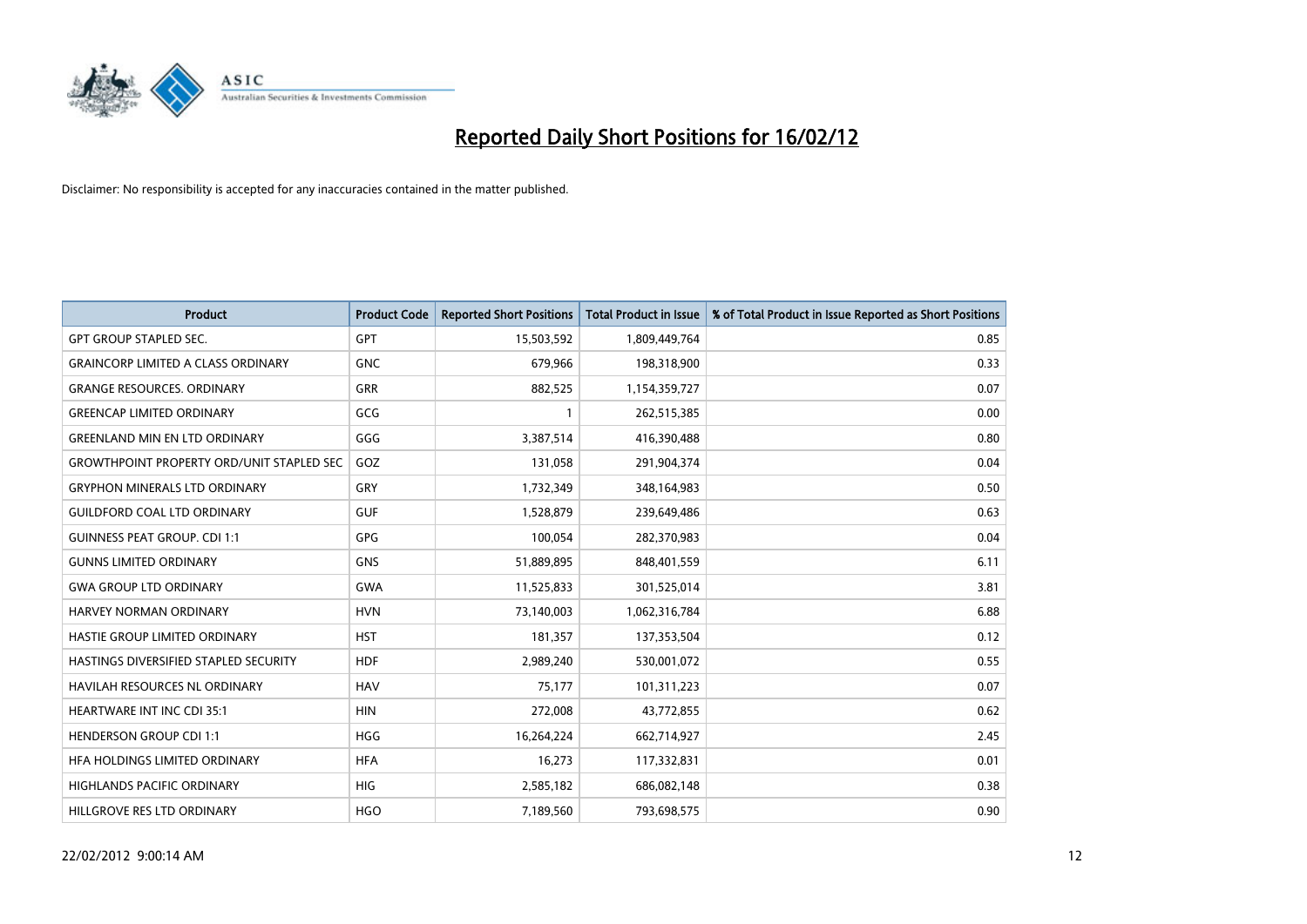

| <b>Product</b>                                | <b>Product Code</b> | <b>Reported Short Positions</b> | <b>Total Product in Issue</b> | % of Total Product in Issue Reported as Short Positions |
|-----------------------------------------------|---------------------|---------------------------------|-------------------------------|---------------------------------------------------------|
| HILLS HOLDINGS LTD ORDINARY                   | HIL                 | 3,651,430                       | 246,349,244                   | 1.47                                                    |
| HORIZON OIL LIMITED ORDINARY                  | <b>HZN</b>          | 20,631,613                      | 1,130,811,515                 | 1.83                                                    |
| <b>ICON ENERGY LIMITED ORDINARY</b>           | <b>ICN</b>          | 1,563                           | 469,301,394                   | 0.00                                                    |
| <b>IINET LIMITED ORDINARY</b>                 | <b>IIN</b>          | 110,451                         | 160,968,847                   | 0.06                                                    |
| <b>ILUKA RESOURCES ORDINARY</b>               | ILU                 | 20,974,476                      | 418,700,517                   | 4.98                                                    |
| <b>IMDEX LIMITED ORDINARY</b>                 | <b>IMD</b>          | 865,598                         | 205,055,435                   | 0.42                                                    |
| IMF (AUSTRALIA) LTD ORDINARY                  | <b>IMF</b>          | 362,690                         | 123,828,193                   | 0.28                                                    |
| <b>IMX RESOURCES LTD ORDINARY</b>             | <b>IXR</b>          | 20,000                          | 262,612,803                   | 0.01                                                    |
| <b>INCITEC PIVOT ORDINARY</b>                 | IPL                 | 7,884,646                       | 1,628,730,107                 | 0.48                                                    |
| INDEPENDENCE GROUP ORDINARY                   | <b>IGO</b>          | 6,805,649                       | 232,882,535                   | 2.91                                                    |
| <b>INDOPHIL RESOURCES ORDINARY</b>            | <b>IRN</b>          | 1,016,316                       | 1,203,146,194                 | 0.06                                                    |
| <b>INDUSTREA LIMITED ORDINARY</b>             | IDL                 | 1,090,760                       | 368,992,435                   | 0.31                                                    |
| <b>INFIGEN ENERGY STAPLED SECURITIES</b>      | <b>IFN</b>          | 5,024,258                       | 762,265,972                   | 0.68                                                    |
| ING RE COM GROUP STAPLED SECURITIES           | ILF.                | 3,583                           | 441,029,194                   | 0.00                                                    |
| <b>INSURANCE AUSTRALIA ORDINARY</b>           | IAG                 | 7,289,465                       | 2,079,034,021                 | 0.33                                                    |
| INTEGRA MINING LTD, ORDINARY                  | <b>IGR</b>          | 4,845,877                       | 846,293,881                   | 0.57                                                    |
| <b>INTREPID MINES ORDINARY</b>                | <b>IAU</b>          | 3,912,120                       | 524,390,041                   | 0.75                                                    |
| <b>INVESTA OFFICE FUND STAPLED SECURITIES</b> | <b>IOF</b>          | 4,716,556                       | 2,657,463,999                 | 0.17                                                    |
| <b>INVOCARE LIMITED ORDINARY</b>              | <b>IVC</b>          | 2,016,278                       | 110,030,298                   | 1.83                                                    |
| ION LIMITED ORDINARY                          | <b>ION</b>          | 164,453                         | 256,365,105                   | 0.06                                                    |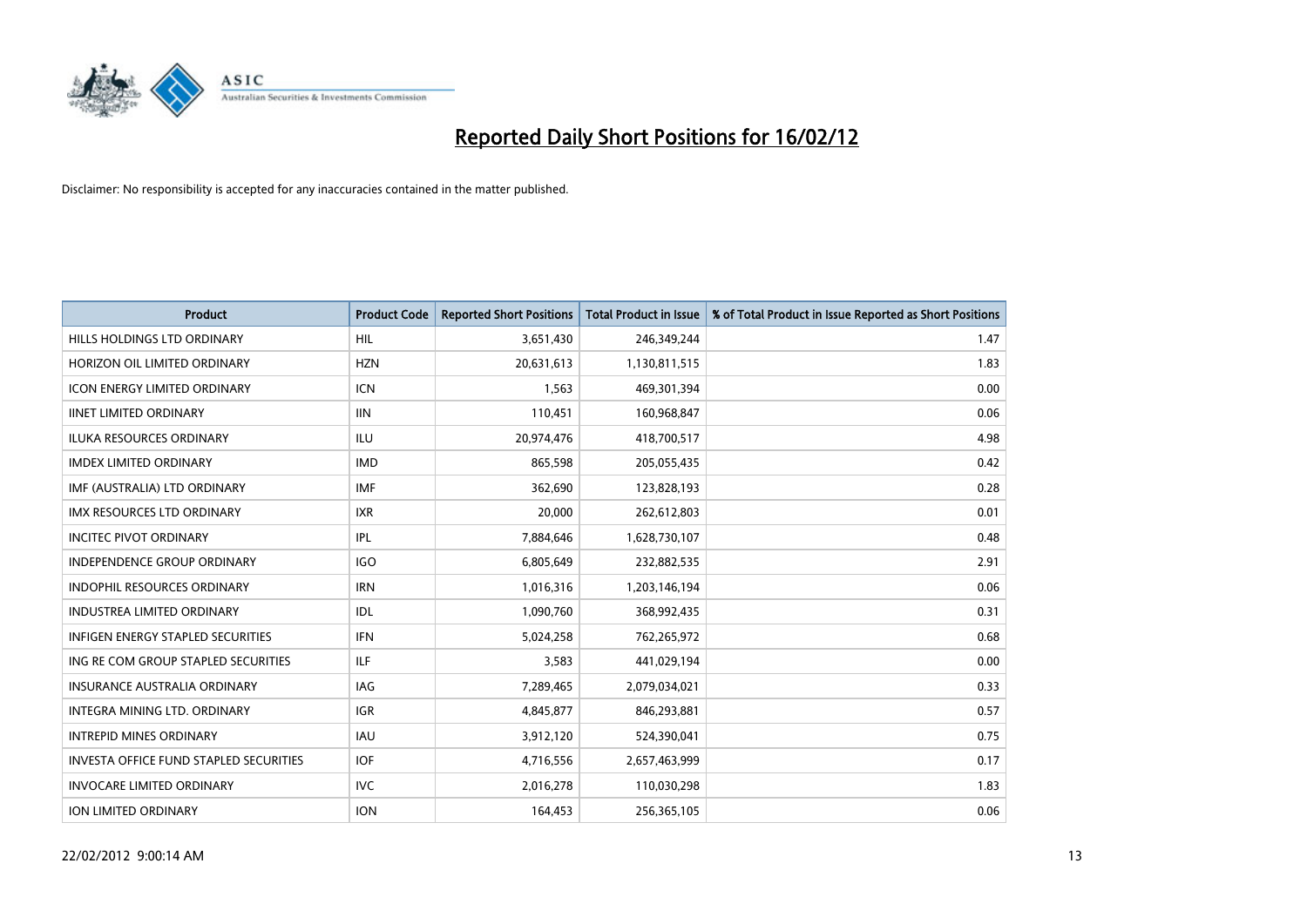

| <b>Product</b>                            | <b>Product Code</b> | <b>Reported Short Positions</b> | <b>Total Product in Issue</b> | % of Total Product in Issue Reported as Short Positions |
|-------------------------------------------|---------------------|---------------------------------|-------------------------------|---------------------------------------------------------|
| <b>IOOF HOLDINGS LTD ORDINARY</b>         | IFL                 | 843,657                         | 229,794,395                   | 0.37                                                    |
| <b>IRESS MARKET TECH. ORDINARY</b>        | <b>IRE</b>          | 1,617,035                       | 127,036,010                   | 1.25                                                    |
| <b>IRON ORE HOLDINGS ORDINARY</b>         | <b>IOH</b>          | 14,525                          | 166,087,005                   | 0.01                                                    |
| ISHARES GLOBAL 100 CDI 1:1                | <b>IOO</b>          | 3,473                           | 10,600,000                    | 0.03                                                    |
| ISHARES MSCLAUS 200 ISHARES MSCLAUS 200   | IOZ                 | 68,438                          | 4,052,373                     | 1.69                                                    |
| ISHARES S&P HIGH DIV ISHARES S&P HIGH DIV | <b>IHD</b>          | 99,978                          | 2,703,027                     | 3.70                                                    |
| ISHARES SMALL ORDS ISHARES SMALL ORDS     | <b>ISO</b>          | 588,223                         | 5,403,165                     | 10.89                                                   |
| <b>IVANHOE AUSTRALIA ORDINARY</b>         | <b>IVA</b>          | 2,211,820                       | 552,385,295                   | 0.40                                                    |
| JAMES HARDIE INDUST CHESS DEPOSITARY INT  | <b>JHX</b>          | 15,860,569                      | 435,746,077                   | 3.62                                                    |
| <b>JAMESON RESOURCES ORDINARY</b>         | JAL                 | 1,600,000                       | 142,001,227                   | 1.13                                                    |
| <b>JB HI-FI LIMITED ORDINARY</b>          | <b>JBH</b>          | 21,606,297                      | 98,833,643                    | 21.85                                                   |
| <b>JUPITER MINES ORDINARY</b>             | <b>IMS</b>          | 634                             | 1,806,834,044                 | 0.00                                                    |
| <b>KAGARA LTD ORDINARY</b>                | KZL                 | 16,085,931                      | 798,953,117                   | 2.01                                                    |
| KANGAROO RES LTD ORDINARY                 | <b>KRL</b>          | 2,435                           | 3,434,430,012                 | 0.00                                                    |
| KAROON GAS AUSTRALIA ORDINARY             | <b>KAR</b>          | 2,585,578                       | 221,420,769                   | 1.17                                                    |
| KATHMANDU HOLD LTD ORDINARY               | <b>KMD</b>          | 1,425,826                       | 200,000,000                   | 0.70                                                    |
| <b>KBL MINING LIMITED ORDINARY</b>        | <b>KBL</b>          | 1,820                           | 178,264,362                   | 0.00                                                    |
| <b>KEYBRIDGE CAPITAL ORDINARY</b>         | <b>KBC</b>          | 6,000                           | 172,070,564                   | 0.00                                                    |
| KINGSGATE CONSOLID. ORDINARY              | <b>KCN</b>          | 4,833,682                       | 140,956,241                   | 3.41                                                    |
| KINGSROSE MINING LTD ORDINARY             | <b>KRM</b>          | 156,462                         | 273,095,189                   | 0.05                                                    |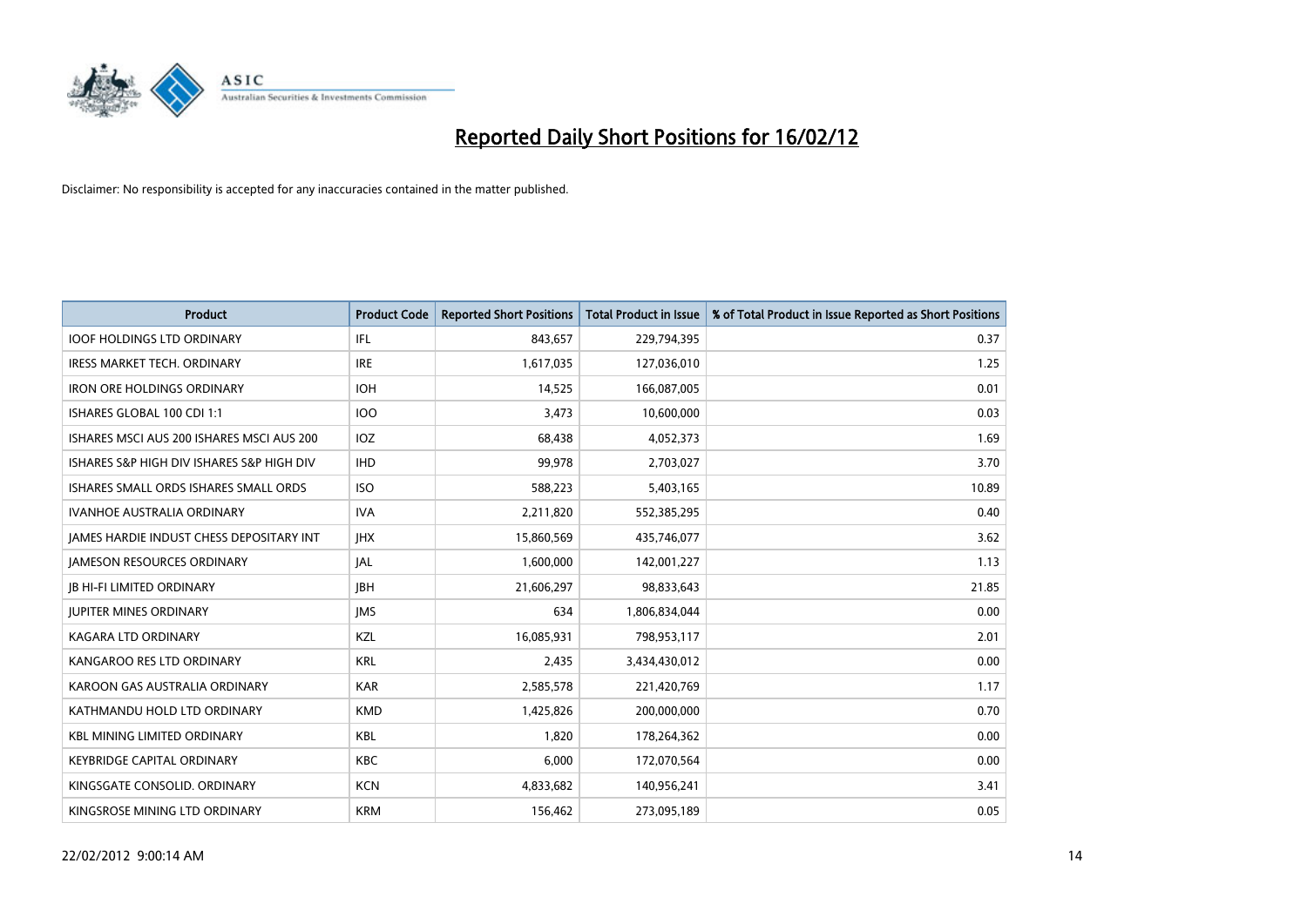

| <b>Product</b>                        | <b>Product Code</b> | <b>Reported Short Positions</b> | <b>Total Product in Issue</b> | % of Total Product in Issue Reported as Short Positions |
|---------------------------------------|---------------------|---------------------------------|-------------------------------|---------------------------------------------------------|
| LEIGHTON HOLDINGS ORDINARY            | LEI                 | 6,366,300                       | 337,087,596                   | 1.86                                                    |
| LEND LEASE GROUP UNIT/ORD STAPLED     | <b>LLC</b>          | 1,076,135                       | 571,804,090                   | 0.18                                                    |
| LINC ENERGY LTD ORDINARY              | <b>LNC</b>          | 15,728,548                      | 504,487,631                   | 3.10                                                    |
| LIQUEFIED NATURAL ORDINARY            | <b>LNG</b>          | 274,830                         | 267,699,015                   | 0.10                                                    |
| LYNAS CORPORATION ORDINARY            | <b>LYC</b>          | 157,188,592                     | 1,714,346,913                 | 9.19                                                    |
| M2 TELECOMMUNICATION ORDINARY         | <b>MTU</b>          | 311,302                         | 124,543,385                   | 0.24                                                    |
| <b>MACA LIMITED ORDINARY</b>          | <b>MLD</b>          | 7,799                           | 150,000,000                   | 0.01                                                    |
| MACMAHON HOLDINGS ORDINARY            | MAH                 | 3,936,354                       | 738,631,705                   | 0.52                                                    |
| MACO ATLAS ROADS GRP ORDINARY STAPLED | <b>MOA</b>          | 13,315,257                      | 464,279,594                   | 2.88                                                    |
| MACQUARIE GROUP LTD ORDINARY          | <b>MOG</b>          | 7,967,411                       | 348,580,949                   | 2.28                                                    |
| MARENGO MINING ORDINARY               | <b>MGO</b>          | 39,850                          | 1,002,399,863                 | 0.00                                                    |
| <b>MATRIX C &amp; E LTD ORDINARY</b>  | <b>MCE</b>          | 738,772                         | 77,081,507                    | 0.96                                                    |
| MCMILLAN SHAKESPEARE ORDINARY         | <b>MMS</b>          | 103,294                         | 70,639,319                    | 0.14                                                    |
| <b>MCPHERSON'S LTD ORDINARY</b>       | <b>MCP</b>          | 16,108                          | 72,401,758                    | 0.02                                                    |
| MEDUSA MINING LTD ORDINARY            | <b>MML</b>          | 2,214,877                       | 188,903,911                   | 1.16                                                    |
| MELBOURNE IT LIMITED ORDINARY         | MLB                 | 133,824                         | 81,352,178                    | 0.16                                                    |
| MEO AUSTRALIA LTD ORDINARY            | <b>MEO</b>          | 2,151,485                       | 539,913,260                   | 0.39                                                    |
| <b>MERMAID MARINE ORDINARY</b>        | <b>MRM</b>          | 387,484                         | 217,833,136                   | 0.18                                                    |
| MESOBLAST LIMITED ORDINARY            | <b>MSB</b>          | 7,598,725                       | 284,478,361                   | 2.70                                                    |
| METALS X LIMITED ORDINARY             | <b>MLX</b>          | 765,340                         | 1,322,554,004                 | 0.07                                                    |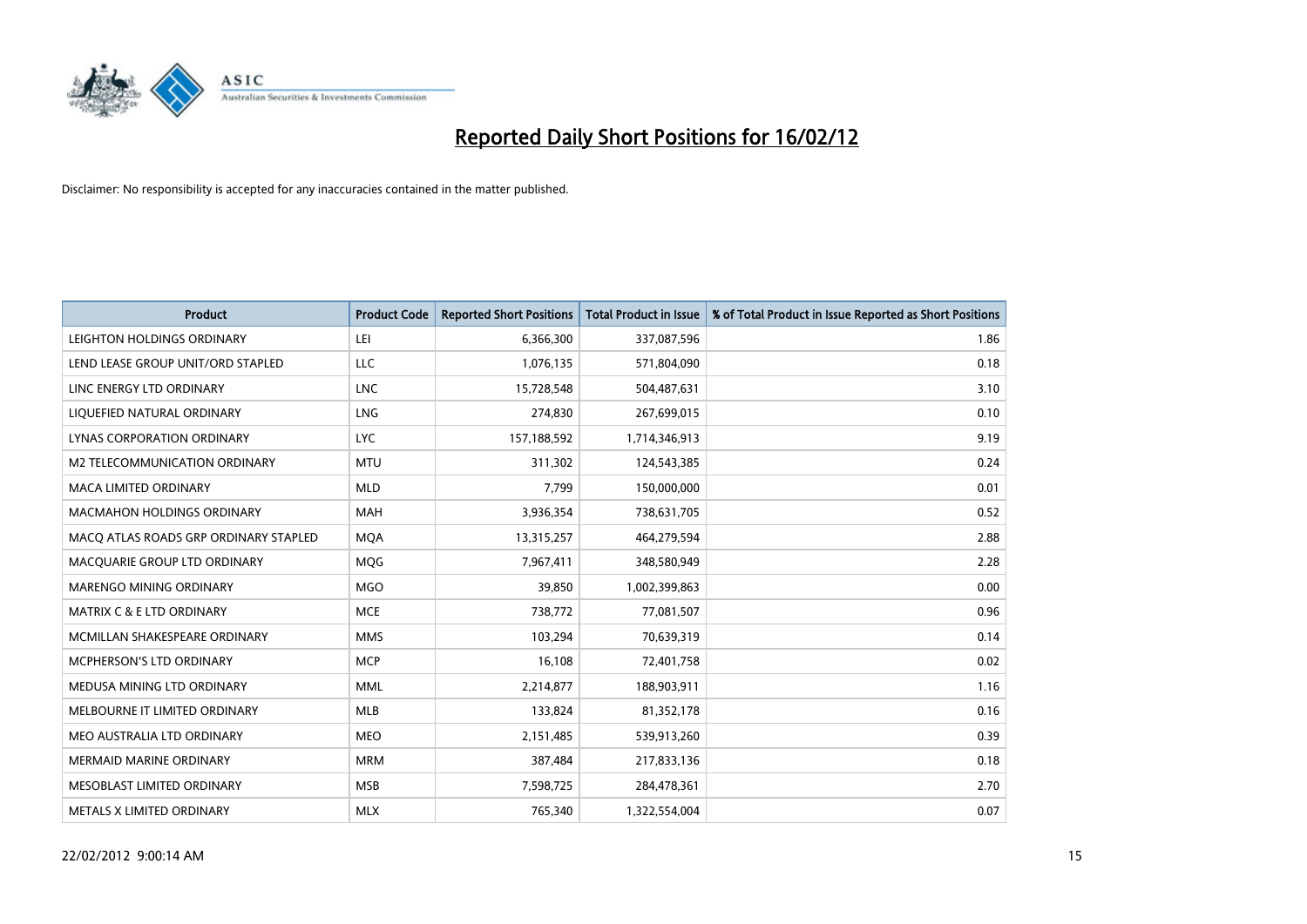

| <b>Product</b>                    | <b>Product Code</b> | <b>Reported Short Positions</b> | <b>Total Product in Issue</b> | % of Total Product in Issue Reported as Short Positions |
|-----------------------------------|---------------------|---------------------------------|-------------------------------|---------------------------------------------------------|
| METCASH LIMITED ORDINARY          | <b>MTS</b>          | 30,113,690                      | 771,345,864                   | 3.87                                                    |
| METGASCO LIMITED ORDINARY         | MEL                 | 353,715                         | 338,592,672                   | 0.10                                                    |
| METMINCO LIMITED ORDINARY         | <b>MNC</b>          | 2,391,322                       | 1,749,541,573                 | 0.13                                                    |
| MHM METALS LIMITED ORDINARY       | <b>MHM</b>          | 38,083                          | 104,034,996                   | 0.04                                                    |
| MICLYN EXP OFFSHR ORDINARY        | <b>MIO</b>          | 4,979                           | 278,515,705                   | 0.00                                                    |
| MINCOR RESOURCES NL ORDINARY      | <b>MCR</b>          | 1,307,505                       | 195,818,871                   | 0.66                                                    |
| MINERAL DEPOSITS ORDINARY         | <b>MDL</b>          | 202,757                         | 83,538,786                    | 0.24                                                    |
| MINERAL RESOURCES. ORDINARY       | <b>MIN</b>          | 702,008                         | 184,698,489                   | 0.38                                                    |
| MIRABELA NICKEL LTD ORDINARY      | <b>MBN</b>          | 11,423,228                      | 492,516,163                   | 2.33                                                    |
| MIRVAC GROUP STAPLED SECURITIES   | <b>MGR</b>          | 6,296,897                       | 3,416,996,915                 | 0.19                                                    |
| MOLOPO ENERGY LTD ORDINARY        | <b>MPO</b>          | 894,957                         | 245,579,810                   | 0.36                                                    |
| MOLY MINES LIMITED ORDINARY       | MOL                 | 118,137                         | 384,893,989                   | 0.03                                                    |
| MONADELPHOUS GROUP ORDINARY       | <b>MND</b>          | 1,479,265                       | 88,674,327                    | 1.66                                                    |
| MORTGAGE CHOICE LTD ORDINARY      | MOC                 | 2,273,009                       | 119,948,255                   | 1.90                                                    |
| <b>MOUNT GIBSON IRON ORDINARY</b> | <b>MGX</b>          | 5,690,656                       | 1,082,570,693                 | 0.52                                                    |
| MOUNT MAGNET SOUTH ORDINARY       | <b>MUM</b>          | 1,069,355                       | 353,009,160                   | 0.30                                                    |
| MSF SUGAR LIMITED ORDINARY        | <b>MSF</b>          | 10,132                          | 69,248,422                    | 0.01                                                    |
| MULTIPLEX SITES SITES             | <b>MXUPA</b>        | 22                              | 4,500,000                     | 0.00                                                    |
| MURCHISON METALS LTD ORDINARY     | <b>MMX</b>          | 5,939,038                       | 444,447,777                   | 1.33                                                    |
| MYER HOLDINGS LTD ORDINARY        | <b>MYR</b>          | 70,871,154                      | 583,384,551                   | 12.11                                                   |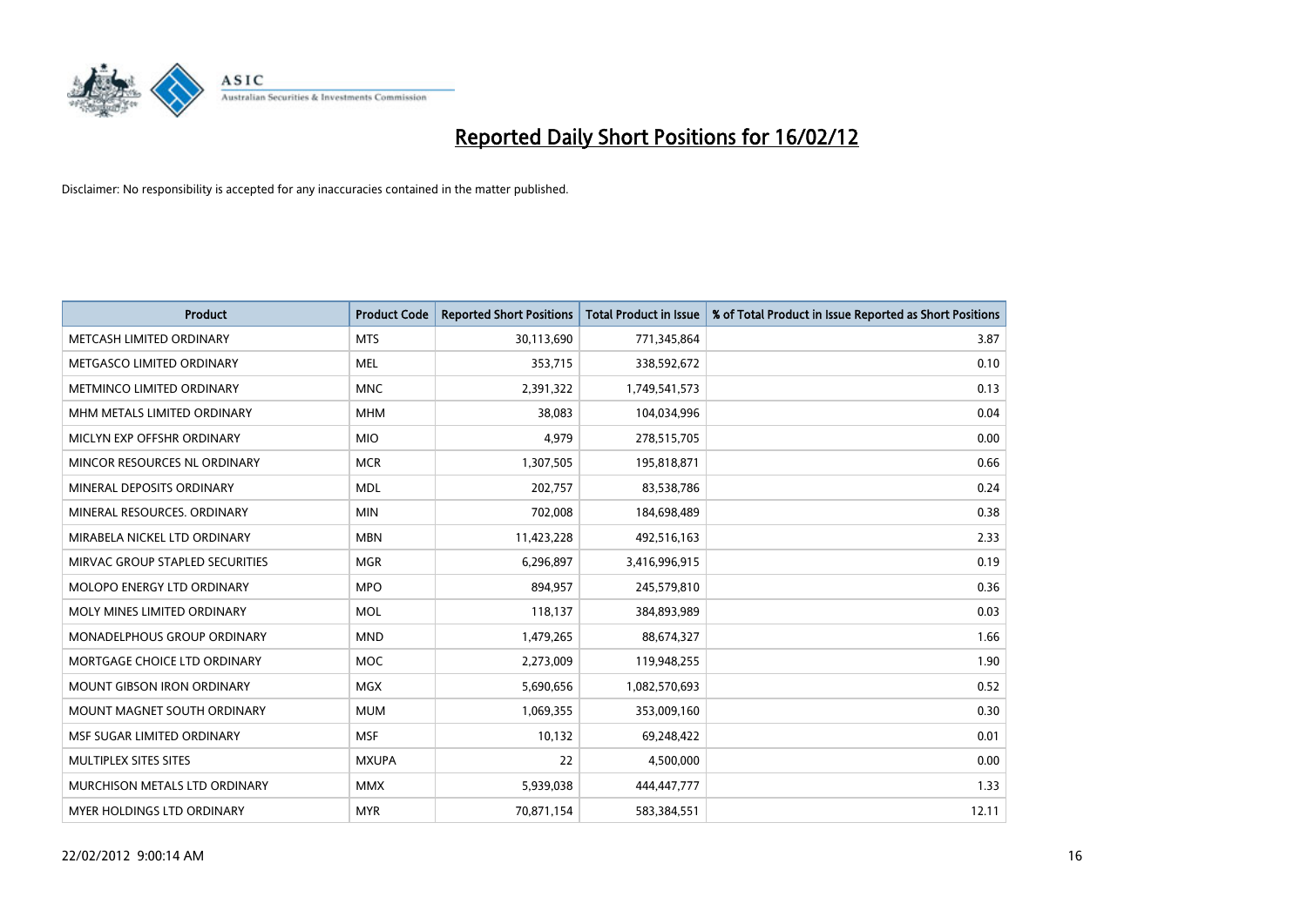

| <b>Product</b>                  | <b>Product Code</b> | <b>Reported Short Positions</b> | <b>Total Product in Issue</b> | % of Total Product in Issue Reported as Short Positions |
|---------------------------------|---------------------|---------------------------------|-------------------------------|---------------------------------------------------------|
| <b>MYSTATE LIMITED ORDINARY</b> | <b>MYS</b>          | 1,751                           | 86,963,862                    | 0.00                                                    |
| NATIONAL AUST. BANK ORDINARY    | <b>NAB</b>          | 14,461,292                      | 2,238,777,689                 | 0.62                                                    |
| NATURAL FUEL LIMITED ORDINARY   | <b>NFL</b>          | $\mathbf{1}$                    | 1,121,912                     | 0.00                                                    |
| NAVIGATOR RESOURCES ORDINARY    | <b>NAV</b>          | 500                             | 2,222,216,576                 | 0.00                                                    |
| NAVITAS LIMITED ORDINARY        | <b>NVT</b>          | 6,416,913                       | 375,318,628                   | 1.68                                                    |
| NEPTUNE MARINE ORDINARY         | <b>NMS</b>          | 182,253                         | 1,748,545,632                 | 0.01                                                    |
| NEW HOPE CORPORATION ORDINARY   | <b>NHC</b>          | 10,522                          | 830,411,534                   | 0.00                                                    |
| NEWCREST MINING ORDINARY        | <b>NCM</b>          | 2,977,965                       | 764,960,000                   | 0.35                                                    |
| NEWS CORP A NON-VOTING CDI      | <b>NWSLV</b>        | 1,436,872                       | 1,677,200,588                 | 0.08                                                    |
| NEWS CORP B VOTING CDI          | <b>NWS</b>          | 2,994,064                       | 798,520,953                   | 0.37                                                    |
| NEXBIS LIMITED ORDINARY         | <b>NBS</b>          | 63,733                          | 798,356,704                   | 0.01                                                    |
| NEXTDC LIMITED ORDINARY         | <b>NXT</b>          | 3,832                           | 123,533,558                   | 0.00                                                    |
| NEXUS ENERGY LIMITED ORDINARY   | <b>NXS</b>          | 4,459,328                       | 1,326,821,159                 | 0.33                                                    |
| NIB HOLDINGS LIMITED ORDINARY   | <b>NHF</b>          | 128,764                         | 466,502,955                   | 0.02                                                    |
| NIDO PETROLEUM ORDINARY         | <b>NDO</b>          | 105,293                         | 1,389,163,151                 | 0.01                                                    |
| NOBLE MINERAL RES ORDINARY      | <b>NMG</b>          | 1,286,716                       | 528,670,653                   | 0.24                                                    |
| NORTHERN IRON LTD ORDINARY      | <b>NFE</b>          | 1,112,443                       | 369,980,113                   | 0.30                                                    |
| NORTHERN STAR ORDINARY          | <b>NST</b>          | 43,607                          | 351,990,153                   | 0.01                                                    |
| NRW HOLDINGS LIMITED ORDINARY   | <b>NWH</b>          | 316,879                         | 278,888,011                   | 0.11                                                    |
| NUFARM LIMITED ORDINARY         | <b>NUF</b>          | 4,191,727                       | 262,018,057                   | 1.61                                                    |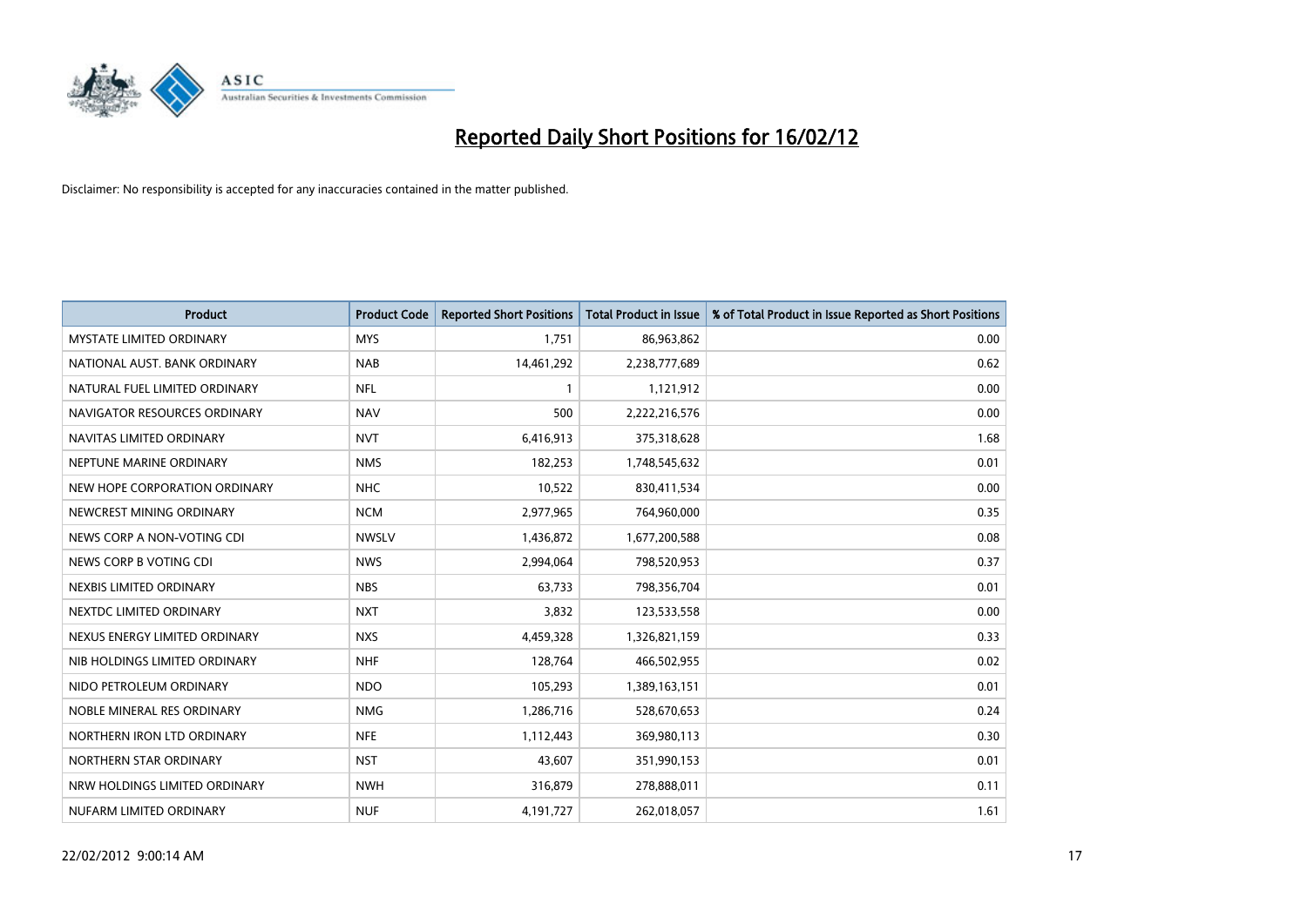

| <b>Product</b>                        | <b>Product Code</b> | <b>Reported Short Positions</b> | <b>Total Product in Issue</b> | % of Total Product in Issue Reported as Short Positions |
|---------------------------------------|---------------------|---------------------------------|-------------------------------|---------------------------------------------------------|
| <b>OAKTON LIMITED ORDINARY</b>        | <b>OKN</b>          | 756,659                         | 93,800,235                    | 0.81                                                    |
| OCEANAGOLD CORP. CHESS DEPOSITARY INT | <b>OGC</b>          | 1,027,867                       | 262,741,602                   | 0.39                                                    |
| OCEANIA CAPITAL LTD ORDINARY          | <b>OCP</b>          | 2,500                           | 25,677,757                    | 0.01                                                    |
| OIL SEARCH LTD ORDINARY               | OSH                 | 6,915,638                       | 1,325,155,171                 | 0.51                                                    |
| OM HOLDINGS LIMITED ORDINARY          | <b>OMH</b>          | 5,187,656                       | 504,105,150                   | 1.03                                                    |
| <b>ONESTEEL LIMITED ORDINARY</b>      | OST                 | 80,856,430                      | 1,342,393,583                 | 6.01                                                    |
| ORICA LIMITED ORDINARY                | ORI                 | 4,756,039                       | 365,007,037                   | 1.33                                                    |
| ORIGIN ENERGY ORDINARY                | ORG                 | 3,940,820                       | 1,086,170,422                 | 0.35                                                    |
| OROCOBRE LIMITED ORDINARY             | <b>ORE</b>          | 83,034                          | 103,195,029                   | 0.08                                                    |
| OROTONGROUP LIMITED ORDINARY          | ORL                 | 85,935                          | 40,880,902                    | 0.21                                                    |
| OTTO ENERGY LIMITED ORDINARY          | <b>OEL</b>          | 109,204                         | 1,138,290,071                 | 0.01                                                    |
| OZ MINERALS ORDINARY                  | OZL                 | 9,135,768                       | 314,821,850                   | 2.90                                                    |
| PACIFIC BRANDS ORDINARY               | <b>PBG</b>          | 7,464,072                       | 912,915,695                   | 0.82                                                    |
| PALADIN ENERGY LTD ORDINARY           | <b>PDN</b>          | 26,422,178                      | 835,486,044                   | 3.15                                                    |
| PANAUST LIMITED ORDINARY              | <b>PNA</b>          | 12,486,620                      | 596,599,292                   | 2.09                                                    |
| PANORAMIC RESOURCES ORDINARY          | PAN                 | 893,404                         | 207,050,710                   | 0.44                                                    |
| PAPERLINX LIMITED ORDINARY            | <b>PPX</b>          | 11,287,147                      | 609,280,761                   | 1.85                                                    |
| PAPILLON RES LTD ORDINARY             | PIR                 | 39,868                          | 236,770,032                   | 0.02                                                    |
| PATTIES FOODS LTD ORDINARY            | <b>PFL</b>          | $\mathbf{1}$                    | 138,989,223                   | 0.00                                                    |
| PEET LIMITED ORDINARY                 | <b>PPC</b>          | 63,621                          | 320,170,604                   | 0.02                                                    |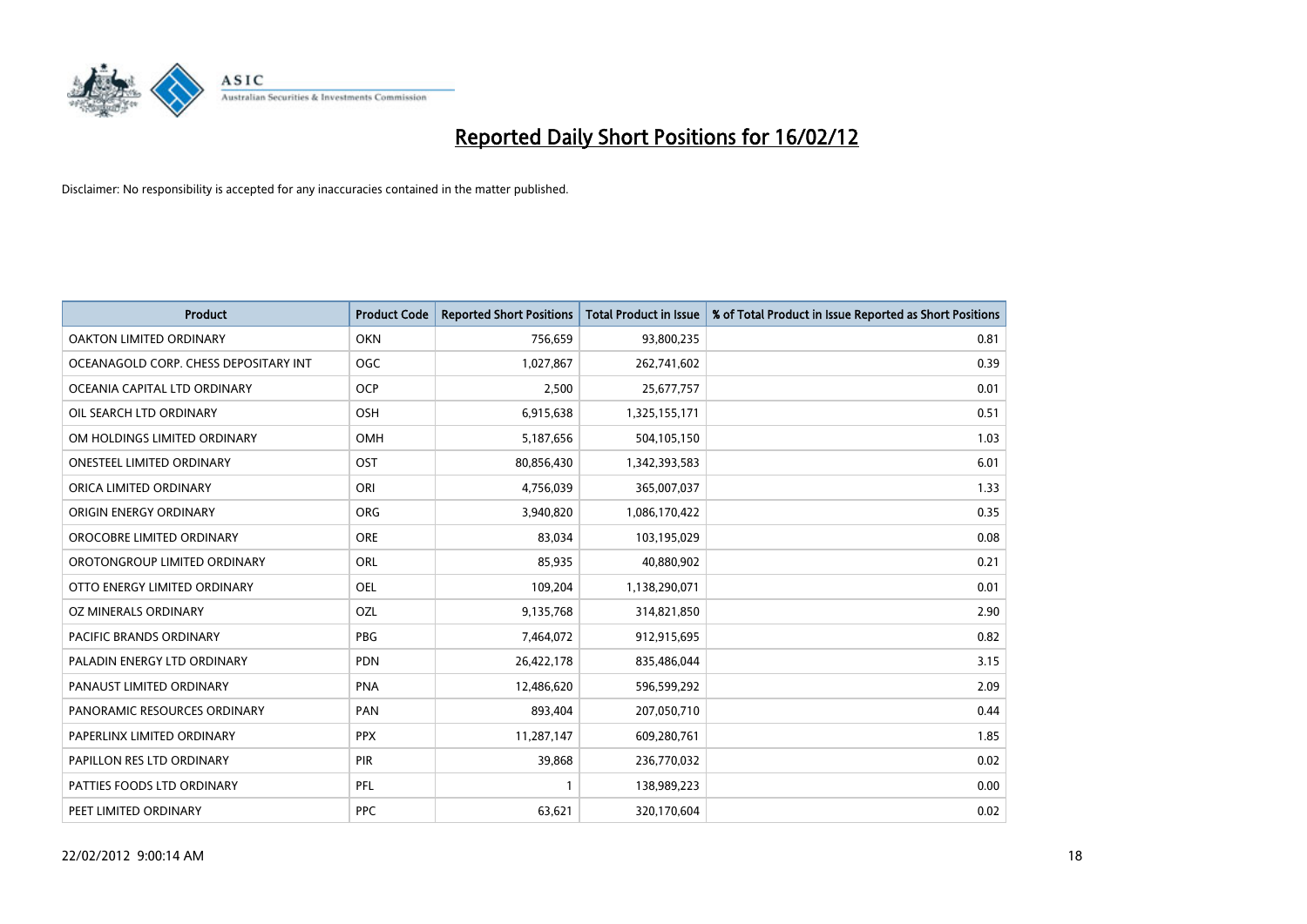

| <b>Product</b>                | <b>Product Code</b> | <b>Reported Short Positions</b> | <b>Total Product in Issue</b> | % of Total Product in Issue Reported as Short Positions |
|-------------------------------|---------------------|---------------------------------|-------------------------------|---------------------------------------------------------|
| PENINSULA ENERGY LTD ORDINARY | <b>PEN</b>          | 6,612,974                       | 2,136,325,262                 | 0.32                                                    |
| PERILYA LIMITED ORDINARY      | <b>PEM</b>          | 106,767                         | 769,316,426                   | 0.01                                                    |
| PERPETUAL LIMITED ORDINARY    | PPT                 | 2,370,848                       | 41,980,678                    | 5.62                                                    |
| PERSEUS MINING LTD ORDINARY   | PRU                 | 4,254,364                       | 457,502,088                   | 0.92                                                    |
| PETSEC ENERGY ORDINARY        | <b>PSA</b>          | 223,332                         | 235,283,622                   | 0.09                                                    |
| PHARMAXIS LTD ORDINARY        | <b>PXS</b>          | 2,168,277                       | 305,890,989                   | 0.71                                                    |
| PHOTON GROUP LTD ORDINARY     | <b>PGA</b>          | 250,510                         | 1,540,886,866                 | 0.02                                                    |
| PLATINUM ASSET ORDINARY       | <b>PTM</b>          | 8,214,563                       | 561,347,878                   | 1.45                                                    |
| PLATINUM AUSTRALIA ORDINARY   | <b>PLA</b>          | 1,360,888                       | 498,718,043                   | 0.27                                                    |
| PLATINUM CAPITAL LTD ORDINARY | <b>PMC</b>          | $\mathbf{1}$                    | 165,756,878                   | 0.00                                                    |
| PMI GOLD CORP CDI 1:1         | <b>PVM</b>          | 35,800                          | 56,771,872                    | 0.06                                                    |
| PMP LIMITED ORDINARY          | <b>PMP</b>          | 29,265                          | 326,543,596                   | 0.01                                                    |
| PORT BOUVARD LIMITED ORDINARY | PBD                 | 6,754                           | 593,868,295                   | 0.00                                                    |
| PREMIER INVESTMENTS ORDINARY  | <b>PMV</b>          | 569,620                         | 155,062,831                   | 0.35                                                    |
| PRIMA BIOMED LTD ORDINARY     | PRR                 | 5,340,967                       | 1,064,563,388                 | 0.50                                                    |
| PRIMARY HEALTH CARE ORDINARY  | <b>PRY</b>          | 9,715,657                       | 500,336,679                   | 1.94                                                    |
| PRIME MEDIA GRP LTD ORDINARY  | <b>PRT</b>          | $\overline{2}$                  | 366,330,303                   | 0.00                                                    |
| PRIMEAG AUSTRALIA ORDINARY    | PAG                 | 18,797                          | 266,394,444                   | 0.01                                                    |
| PROGEN PHARMACEUTIC ORDINARY  | <b>PGL</b>          | 151,596                         | 24,709,097                    | 0.61                                                    |
| PROGRAMMED ORDINARY           | <b>PRG</b>          | 528,385                         | 118,173,778                   | 0.43                                                    |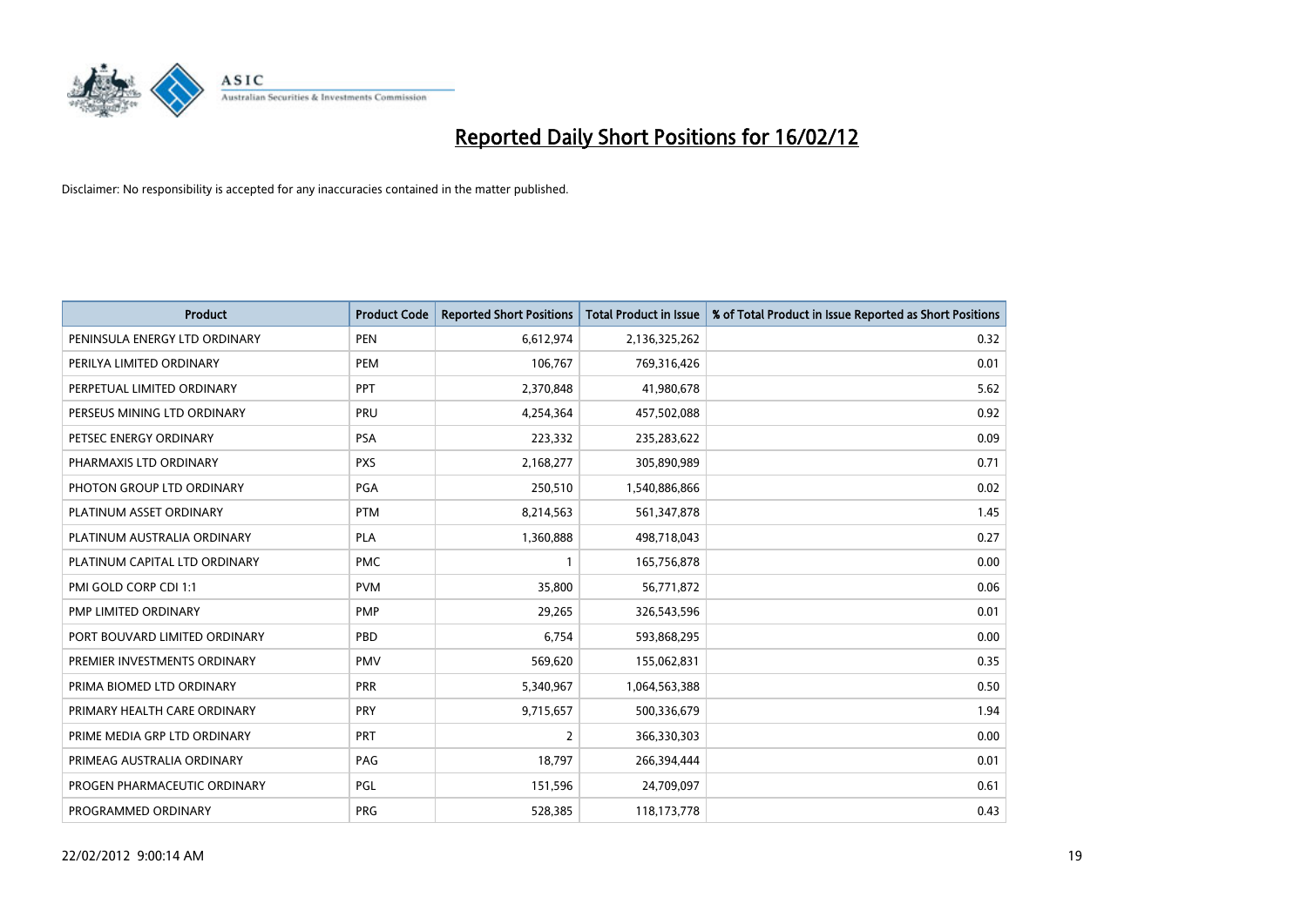

| <b>Product</b>                      | <b>Product Code</b> | <b>Reported Short Positions</b> | <b>Total Product in Issue</b> | % of Total Product in Issue Reported as Short Positions |
|-------------------------------------|---------------------|---------------------------------|-------------------------------|---------------------------------------------------------|
| <b>PSIVIDA CORP CDI 1:1</b>         | <b>PVA</b>          | 6.878                           | 8,961,741                     | 0.08                                                    |
| <b>QANTAS AIRWAYS ORDINARY</b>      | QAN                 | 38,248,201                      | 2,265,123,620                 | 1.68                                                    |
| <b>QBE INSURANCE GROUP ORDINARY</b> | <b>OBE</b>          | 18,399,436                      | 1,115,545,692                 | 1.60                                                    |
| OR NATIONAL LIMITED ORDINARY        | <b>ORN</b>          | 17,784,760                      | 2,440,000,000                 | 0.73                                                    |
| ORXPHARMA LTD ORDINARY              | <b>QRX</b>          | 610,916                         | 144,431,648                   | 0.42                                                    |
| <b>QUBE LOGISTICS HLDG ORDINARY</b> | <b>QUB</b>          | 4,122,091                       | 889,404,644                   | 0.46                                                    |
| RAMELIUS RESOURCES ORDINARY         | <b>RMS</b>          | 560,082                         | 335,775,519                   | 0.17                                                    |
| RAMSAY HEALTH CARE ORDINARY         | <b>RHC</b>          | 1,653,085                       | 202,081,252                   | 0.79                                                    |
| <b>RCR TOMLINSON ORDINARY</b>       | <b>RCR</b>          | 82,665                          | 133,525,516                   | 0.06                                                    |
| <b>REA GROUP ORDINARY</b>           | <b>REA</b>          | 343,771                         | 131,714,699                   | 0.25                                                    |
| <b>RECKON LIMITED ORDINARY</b>      | <b>RKN</b>          | 852,312                         | 132,839,672                   | 0.65                                                    |
| RED 5 LIMITED ORDINARY              | <b>RED</b>          | 45,915                          | 128,412,536                   | 0.04                                                    |
| <b>RED FORK ENERGY ORDINARY</b>     | <b>RFE</b>          | 81,935                          | 310,229,853                   | 0.02                                                    |
| REDBANK ENERGY LTD ORDINARY         | AEJ                 | 19                              | 786,287                       | 0.00                                                    |
| <b>REED RESOURCES LTD ORDINARY</b>  | <b>RDR</b>          | 268,204                         | 264,742,501                   | 0.10                                                    |
| <b>REGIS RESOURCES ORDINARY</b>     | RRL                 | 1,824,248                       | 439,105,092                   | 0.41                                                    |
| RESMED INC CDI 10:1                 | <b>RMD</b>          | 8,181,631                       | 1,556,242,300                 | 0.52                                                    |
| <b>RESOLUTE MINING ORDINARY</b>     | <b>RSG</b>          | 2,067,321                       | 655,620,461                   | 0.32                                                    |
| RESOURCE AND INVEST. ORDINARY       | <b>RNI</b>          | 250,000                         | 124,984,308                   | 0.20                                                    |
| RESOURCE GENERATION ORDINARY        | <b>RES</b>          | 146,459                         | 262,895,652                   | 0.06                                                    |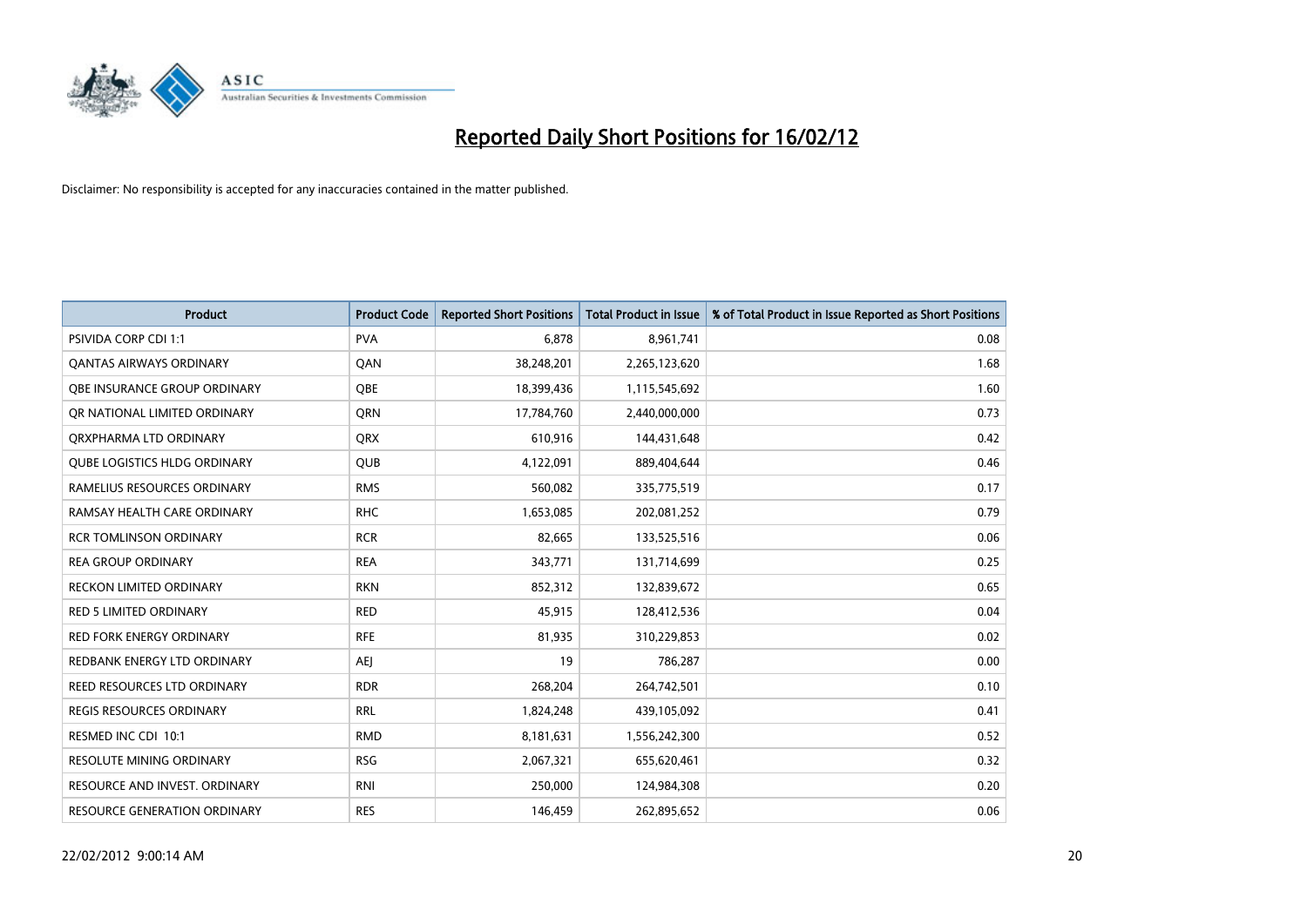

| <b>Product</b>                    | <b>Product Code</b> | <b>Reported Short Positions</b> | <b>Total Product in Issue</b> | % of Total Product in Issue Reported as Short Positions |
|-----------------------------------|---------------------|---------------------------------|-------------------------------|---------------------------------------------------------|
| REVERSE CORP LIMITED ORDINARY     | <b>REF</b>          | 26,041                          | 92,382,175                    | 0.03                                                    |
| REX MINERALS LIMITED ORDINARY     | <b>RXM</b>          | 905,245                         | 153,635,519                   | 0.58                                                    |
| RHG LIMITED ORDINARY              | <b>RHG</b>          | 31,776                          | 308,483,177                   | 0.01                                                    |
| RIALTO ENERGY ORDINARY            | <b>RIA</b>          | 22,255,161                      | 431,256,264                   | 5.16                                                    |
| RIO TINTO LIMITED ORDINARY        | <b>RIO</b>          | 22,134,792                      | 435,758,720                   | 5.03                                                    |
| <b>RIVERCITY MOTORWAY STAPLED</b> | <b>RCY</b>          | 132,000                         | 957,010,115                   | 0.01                                                    |
| ROC OIL COMPANY ORDINARY          | <b>ROC</b>          | 1,812,285                       | 682,506,352                   | 0.27                                                    |
| ROYAL WOLF HOLDINGS ORDINARY      | <b>RWH</b>          | 60,000                          | 100,387,052                   | 0.06                                                    |
| SAI GLOBAL LIMITED ORDINARY       | SAI                 | 1,773,267                       | 202,302,389                   | 0.89                                                    |
| SALMAT LIMITED ORDINARY           | <b>SLM</b>          | 531,396                         | 159,802,174                   | 0.32                                                    |
| SAMSON OIL & GAS LTD ORDINARY     | SSN                 | 1,854,836                       | 1,751,362,420                 | 0.10                                                    |
| SANDFIRE RESOURCES ORDINARY       | <b>SFR</b>          | 2,150,458                       | 151,012,635                   | 1.42                                                    |
| <b>SANTOS LTD ORDINARY</b>        | <b>STO</b>          | 13,765,300                      | 942,266,600                   | 1.47                                                    |
| SARACEN MINERAL ORDINARY          | <b>SAR</b>          | 445,055                         | 593,993,240                   | 0.09                                                    |
| SEDGMAN LIMITED ORDINARY          | <b>SDM</b>          | 230,110                         | 212,215,619                   | 0.10                                                    |
| SEEK LIMITED ORDINARY             | <b>SEK</b>          | 22,771,059                      | 337,101,307                   | 6.70                                                    |
| SEGUE RESOURCES ORDINARY          | <b>SEG</b>          | 910,000                         | 462,048,756                   | 0.20                                                    |
| SELECT HARVESTS ORDINARY          | SHV                 | 18,009                          | 56,392,664                    | 0.03                                                    |
| SENETAS CORPORATION ORDINARY      | <b>SEN</b>          | 756,999                         | 463,105,195                   | 0.16                                                    |
| SENEX ENERGY LIMITED ORDINARY     | SXY                 | 15,134                          | 923,397,416                   | 0.00                                                    |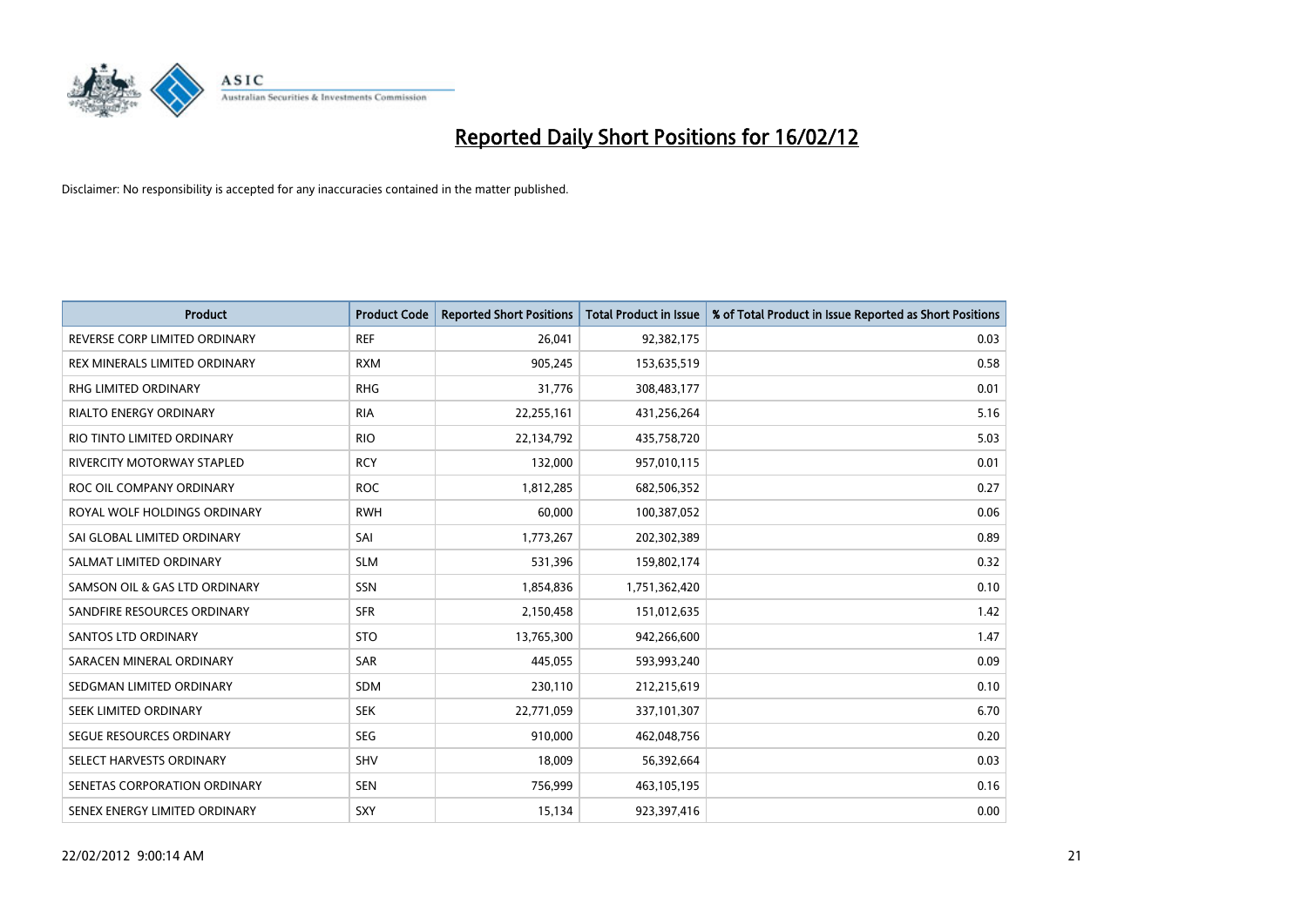

| <b>Product</b>                           | <b>Product Code</b> | <b>Reported Short Positions</b> | <b>Total Product in Issue</b> | % of Total Product in Issue Reported as Short Positions |
|------------------------------------------|---------------------|---------------------------------|-------------------------------|---------------------------------------------------------|
| SERVCORP LIMITED ORDINARY                | SRV                 | 26,183                          | 98,440,807                    | 0.03                                                    |
| SERVICE STREAM ORDINARY                  | SSM                 | 344,663                         | 283,418,867                   | 0.12                                                    |
| SEVEN GROUP HOLDINGS ORDINARY            | <b>SVW</b>          | 549,983                         | 306,410,281                   | 0.16                                                    |
| SEVEN WEST MEDIA LTD ORDINARY            | <b>SWM</b>          | 6,176,386                       | 645,719,542                   | 0.95                                                    |
| SIGMA PHARMACEUTICAL ORDINARY            | <b>SIP</b>          | 13,493,697                      | 1,178,626,572                 | 1.14                                                    |
| SILEX SYSTEMS ORDINARY                   | <b>SLX</b>          | 570,674                         | 170,133,997                   | 0.33                                                    |
| SILVER LAKE RESOURCE ORDINARY            | <b>SLR</b>          | 546,312                         | 220,264,064                   | 0.25                                                    |
| SIMS METAL MGMT LTD ORDINARY             | SGM                 | 5,789,668                       | 205,851,182                   | 2.79                                                    |
| SINGAPORE TELECOMM. CHESS DEPOSITARY INT | SGT                 | 7,967,175                       | 183,608,625                   | 4.33                                                    |
| SIRIUS RESOURCES NL ORDINARY             | <b>SIR</b>          | 82,500                          | 150,934,586                   | 0.05                                                    |
| SIRTEX MEDICAL ORDINARY                  | <b>SRX</b>          | 50                              | 55,768,136                    | 0.00                                                    |
| SKILLED GROUP LTD ORDINARY               | <b>SKE</b>          | 40,288                          | 233,487,276                   | 0.01                                                    |
| SKY CITY ENTERTAIN, ORDINARY             | <b>SKC</b>          | 677                             | 576,958,340                   | 0.00                                                    |
| <b>SKY NETWORK ORDINARY</b>              | <b>SKT</b>          | 364,000                         | 389,139,785                   | 0.09                                                    |
| SMS MANAGEMENT, ORDINARY                 | <b>SMX</b>          | 576,528                         | 68,290,180                    | 0.85                                                    |
| SONIC HEALTHCARE ORDINARY                | <b>SHL</b>          | 7,596,688                       | 389,969,875                   | 1.93                                                    |
| SOUL PATTINSON (W.H) ORDINARY            | SOL                 | 2,606                           | 239,395,320                   | 0.00                                                    |
| SOUTH BOULDER MINES ORDINARY             | <b>STB</b>          | 128,072                         | 116,082,826                   | 0.10                                                    |
| SP AUSNET STAPLED SECURITIES             | <b>SPN</b>          | 2,422,230                       | 2,896,219,682                 | 0.08                                                    |
| SPARK INFRASTRUCTURE STAPLED NOTE & UNIT | SKI                 | 19,145,921                      | 1,326,734,264                 | 1.43                                                    |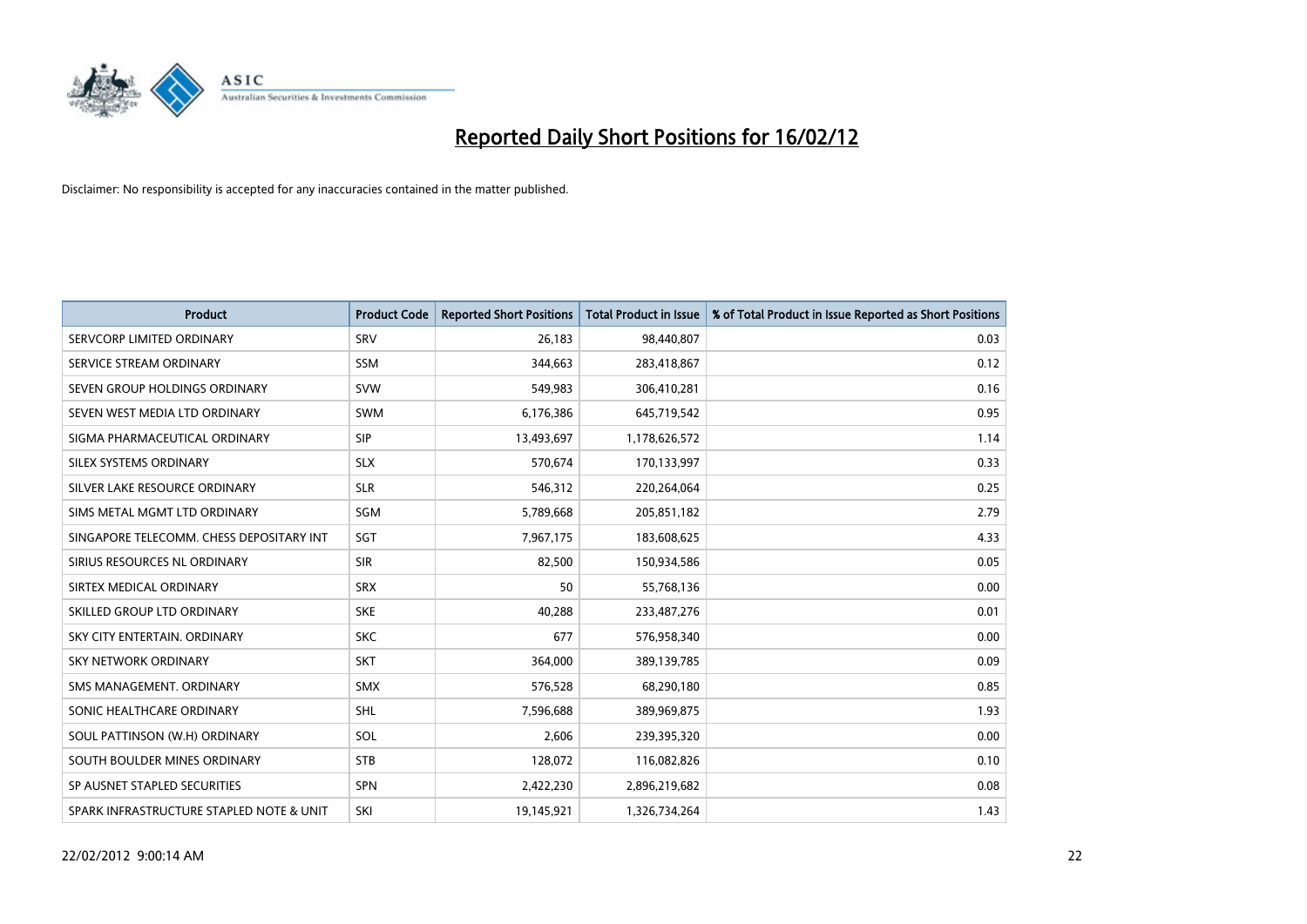

| <b>Product</b>                   | <b>Product Code</b> | <b>Reported Short Positions</b> | <b>Total Product in Issue</b> | % of Total Product in Issue Reported as Short Positions |
|----------------------------------|---------------------|---------------------------------|-------------------------------|---------------------------------------------------------|
| SPDR 200 FUND ETF UNITS          | <b>STW</b>          | 8                               | 51,538,531                    | 0.00                                                    |
| SPECIALTY FASHION ORDINARY       | <b>SFH</b>          | 2,618,579                       | 192,086,121                   | 1.36                                                    |
| SPOTLESS GROUP LTD ORDINARY      | <b>SPT</b>          | 912,970                         | 265,454,407                   | 0.36                                                    |
| ST BARBARA LIMITED ORDINARY      | <b>SBM</b>          | 4,004,666                       | 325,615,389                   | 1.24                                                    |
| STANMORE COAL LTD ORDINARY       | <b>SMR</b>          | 310,731                         | 159,973,418                   | 0.19                                                    |
| STARPHARMA HOLDINGS ORDINARY     | <b>SPL</b>          | 2,212,623                       | 280,732,451                   | 0.78                                                    |
| STH AMERICAN COR LTD ORDINARY    | SAY                 | 9,200                           | 257,785,604                   | 0.00                                                    |
| STHN CROSS MEDIA ORDINARY        | <b>SXL</b>          | 3,019,756                       | 705,766,444                   | 0.43                                                    |
| STOCKLAND UNITS/ORD STAPLED      | <b>SGP</b>          | 24,670,608                      | 2,316,449,153                 | 1.04                                                    |
| STRAITS RES LTD. ORDINARY        | <b>SRQ</b>          | 707,793                         | 324,796,141                   | 0.22                                                    |
| STW COMMUNICATIONS ORDINARY      | SGN                 | 247,617                         | 362,798,351                   | 0.06                                                    |
| SUNCORP GROUP LTD ORDINARY       | <b>SUN</b>          | 12,903,563                      | 1,286,600,980                 | 0.98                                                    |
| SUNDANCE ENERGY ORDINARY         | <b>SEA</b>          | 289,062                         | 277,098,474                   | 0.10                                                    |
| SUNDANCE RESOURCES ORDINARY      | SDL                 | 9,387,591                       | 2,932,832,505                 | 0.32                                                    |
| SUNLAND GROUP LTD ORDINARY       | <b>SDG</b>          | 99,322                          | 201,578,526                   | 0.05                                                    |
| SUPER RET REP LTD ORDINARY       | SUL                 | 2,994,106                       | 194,754,593                   | 1.53                                                    |
| SWICK MINING ORDINARY            | <b>SWK</b>          | 1,548                           | 237,024,970                   | 0.00                                                    |
| SYD AIRPORT STAPLED US PROHIBIT. | <b>SYD</b>          | 6,119,942                       | 1,861,210,782                 | 0.32                                                    |
| SYMEX HOLDINGS ORDINARY          | <b>SYM</b>          | 6,633                           | 191,593,493                   | 0.00                                                    |
| TABCORP HOLDINGS LTD ORDINARY    | <b>TAH</b>          | 8,087,772                       | 712,805,880                   | 1.14                                                    |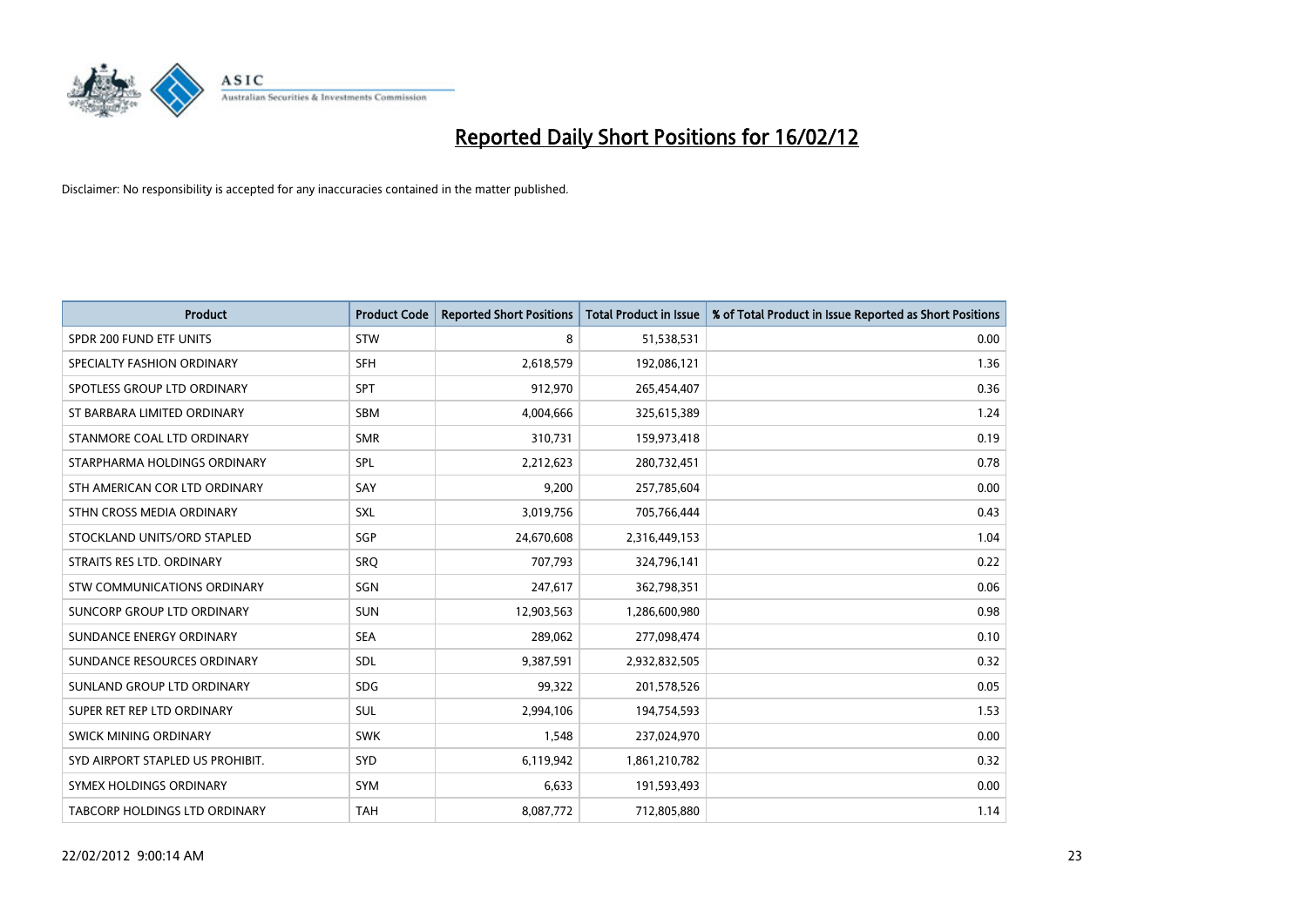

| <b>Product</b>                       | <b>Product Code</b> | <b>Reported Short Positions</b> | <b>Total Product in Issue</b> | % of Total Product in Issue Reported as Short Positions |
|--------------------------------------|---------------------|---------------------------------|-------------------------------|---------------------------------------------------------|
| <b>TALENT2 INTERNATION ORDINARY</b>  | <b>TWO</b>          | 5.708                           | 147,403,701                   | 0.00                                                    |
| TANAMI GOLD NL ORDINARY              | <b>TAM</b>          | 300,000                         | 260,997,677                   | 0.11                                                    |
| <b>TANGIERS PETROLEUM ORDINARY</b>   | <b>TPT</b>          | 295,609                         | 98,345,761                    | 0.30                                                    |
| TAP OIL LIMITED ORDINARY             | <b>TAP</b>          | 3,106,208                       | 240,995,311                   | 1.28                                                    |
| TASSAL GROUP LIMITED ORDINARY        | <b>TGR</b>          | 106,520                         | 146,304,404                   | 0.07                                                    |
| <b>TATTS GROUP LTD ORDINARY</b>      | <b>TTS</b>          | 11,020,087                      | 1,340,758,701                 | 0.82                                                    |
| TELECOM CORPORATION ORDINARY         | <b>TEL</b>          | 6,062,352                       | 1,925,417,729                 | 0.31                                                    |
| TELSTRA CORPORATION, ORDINARY        | <b>TLS</b>          | 79,856,579                      | 12,443,074,357                | 0.64                                                    |
| TEN NETWORK HOLDINGS ORDINARY        | <b>TEN</b>          | 53,639,431                      | 1,045,236,720                 | 5.14                                                    |
| TERANGA GOLD CORP CDI 1:1            | <b>TGZ</b>          | 79,657                          | 156,036,331                   | 0.04                                                    |
| TFS CORPORATION LTD ORDINARY         | <b>TFC</b>          | 84,096                          | 279,621,829                   | 0.03                                                    |
| THAKRAL HOLDINGS GRP ORDINARY/UNIT   | <b>THG</b>          | $\overline{2}$                  | 585,365,014                   | 0.00                                                    |
| THE REJECT SHOP ORDINARY             | <b>TRS</b>          | 2,314,815                       | 26,071,170                    | 8.86                                                    |
| THOR MINING PLC CHESS DEPOSITARY 1:1 | <b>THR</b>          | 2,307                           | 222,489,120                   | 0.00                                                    |
| THORN GROUP LIMITED ORDINARY         | <b>TGA</b>          | 85,445                          | 146,374,703                   | 0.05                                                    |
| TIGER RESOURCES ORDINARY             | <b>TGS</b>          | 2,409,396                       | 671,610,549                   | 0.33                                                    |
| TISHMAN SPEYER UNITS                 | <b>TSO</b>          | 41,524                          | 338,440,904                   | 0.01                                                    |
| TNG LIMITED ORDINARY                 | <b>TNG</b>          | 4,321                           | 344,611,705                   | 0.00                                                    |
| TOLL HOLDINGS LTD ORDINARY           | <b>TOL</b>          | 25,795,262                      | 717,133,875                   | 3.55                                                    |
| TORO ENERGY LIMITED ORDINARY         | <b>TOE</b>          | 35,404                          | 975,436,676                   | 0.00                                                    |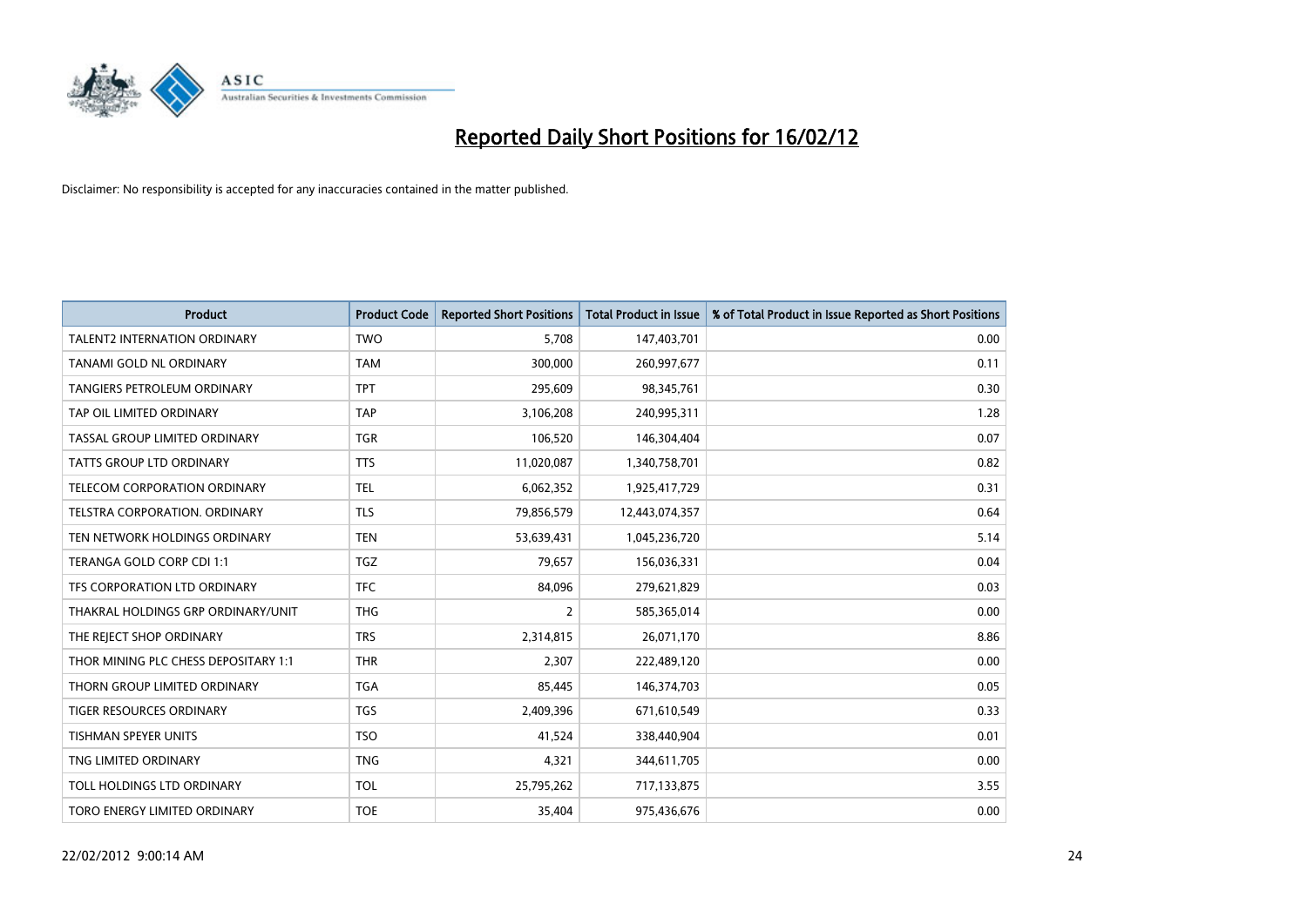

| <b>Product</b>                       | <b>Product Code</b> | <b>Reported Short Positions</b> | <b>Total Product in Issue</b> | % of Total Product in Issue Reported as Short Positions |
|--------------------------------------|---------------------|---------------------------------|-------------------------------|---------------------------------------------------------|
| <b>TOWER LIMITED ORDINARY</b>        | <b>TWR</b>          | 689,519                         | 266,371,322                   | 0.26                                                    |
| TOX FREE SOLUTIONS ORDINARY          | <b>TOX</b>          | 48,680                          | 111,130,608                   | 0.04                                                    |
| TPG TELECOM LIMITED ORDINARY         | <b>TPM</b>          | 2,586,134                       | 793,808,141                   | 0.31                                                    |
| TRADE ME GROUP ORDINARY              | <b>TME</b>          | 1,855                           | 395,745,510                   | 0.00                                                    |
| <b>TRANSFIELD SERVICES ORDINARY</b>  | <b>TSE</b>          | 2,795,675                       | 544,587,035                   | 0.52                                                    |
| TRANSPACIFIC INDUST, ORDINARY        | <b>TPI</b>          | 5,162,227                       | 1,578,209,025                 | 0.33                                                    |
| TRANSURBAN GROUP TRIPLE STAPLED SEC. | <b>TCL</b>          | 7,144,687                       | 1,451,447,154                 | 0.49                                                    |
| TREASURY WINE ESTATE ORDINARY        | <b>TWE</b>          | 20,532,095                      | 647,227,144                   | 3.16                                                    |
| TRINITY GROUP STAPLED SECURITIES     | <b>TCO</b>          | 3,419                           | 193,235,631                   | 0.00                                                    |
| TROY RESOURCES LTD ORDINARY          | <b>TRY</b>          | 149,113                         | 88,879,149                    | 0.16                                                    |
| UGL LIMITED ORDINARY                 | UGL                 | 4,359,029                       | 166,315,038                   | 2.61                                                    |
| UNILIFE CORPORATION CDI 6:1          | <b>UNS</b>          | 211,168                         | 266,559,954                   | 0.07                                                    |
| UXC LIMITED ORDINARY                 | <b>UXC</b>          | 1,180                           | 304,995,791                   | 0.00                                                    |
| <b>VDM GROUP LIMITED ORDINARY</b>    | <b>VMG</b>          | 11,116                          | 933,552,767                   | 0.00                                                    |
| <b>VENTNOR RES LTD ORDINARY</b>      | <b>VRX</b>          | 3,959                           | 51,241,530                    | 0.01                                                    |
| <b>VENTURE MINERALS ORDINARY</b>     | <b>VMS</b>          | 284,422                         | 231,168,592                   | 0.12                                                    |
| VIEW RESOURCES LTD ORDINARY          | <b>VRE</b>          | 1,760                           | 881,953,670                   | 0.00                                                    |
| VIRGIN AUS HLDG LTD ORDINARY         | <b>VAH</b>          | 18,930,375                      | 2,210,197,600                 | 0.86                                                    |
| <b>VITA GROUP LTD ORDINARY</b>       | <b>VTG</b>          | 75,190                          | 142,499,800                   | 0.05                                                    |
| VITERRA INC CDI 1:1                  | <b>VTA</b>          | 3,828                           | 68,629,939                    | 0.01                                                    |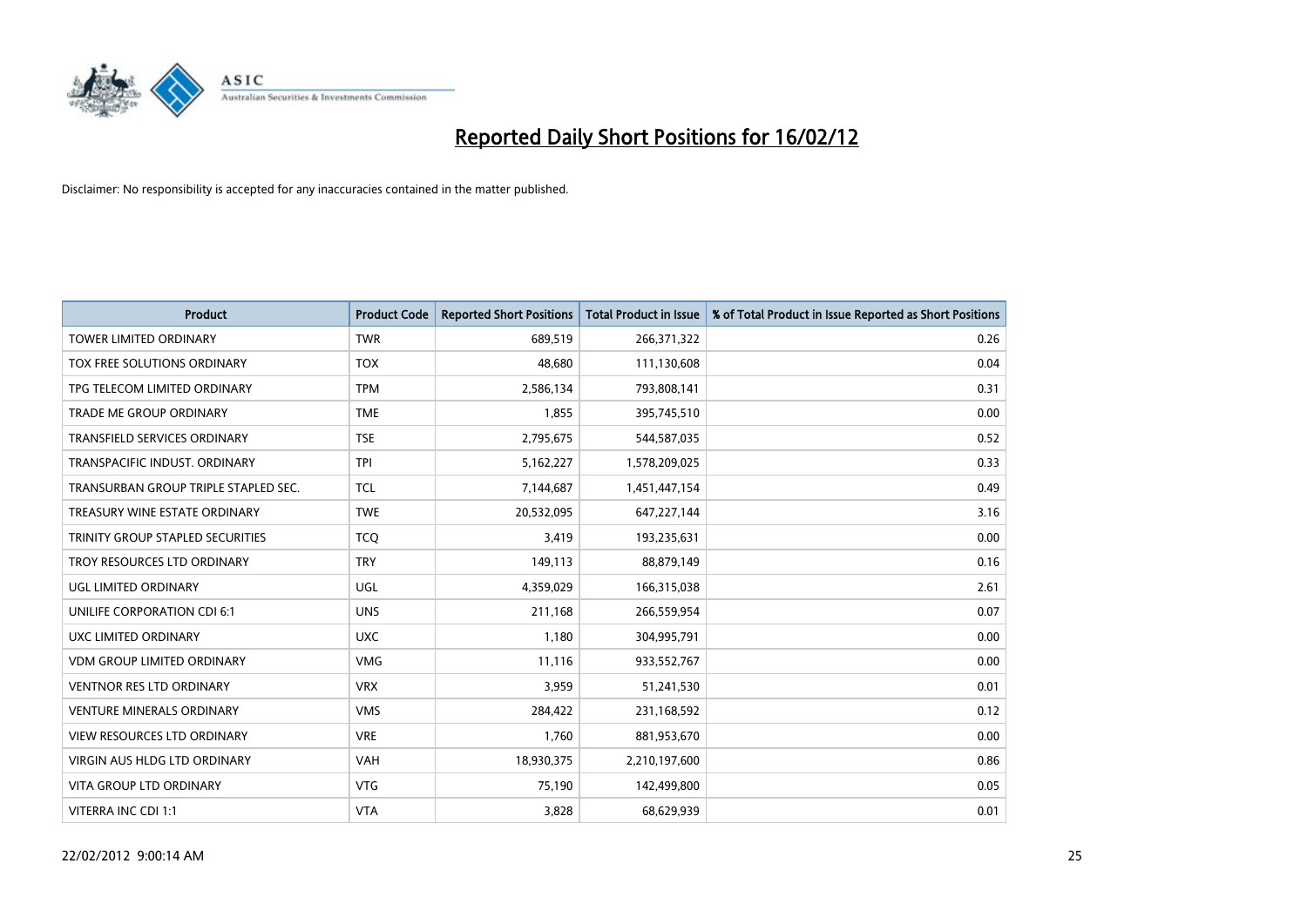

| <b>Product</b>                         | <b>Product Code</b> | <b>Reported Short Positions</b> | Total Product in Issue | % of Total Product in Issue Reported as Short Positions |
|----------------------------------------|---------------------|---------------------------------|------------------------|---------------------------------------------------------|
| VNGD US TOTAL MARKET CDI 1:1           | <b>VTS</b>          | 5,162                           | 867,993                | 0.59                                                    |
| <b>WATPAC LIMITED ORDINARY</b>         | <b>WTP</b>          | 16,477                          | 184,913,970            | 0.00                                                    |
| <b>WDS LIMITED ORDINARY</b>            | <b>WDS</b>          | 730                             | 144,740,614            | 0.00                                                    |
| <b>WEBIET LIMITED ORDINARY</b>         | <b>WEB</b>          | 81,826                          | 72,672,806             | 0.11                                                    |
| <b>WESFARMERS LIMITED ORDINARY</b>     | <b>WES</b>          | 29,510,933                      | 1,006,470,808          | 2.94                                                    |
| WESFARMERS LIMITED PARTIALLY PROTECTED | <b>WESN</b>         | 113,825                         | 150,601,354            | 0.08                                                    |
| <b>WESTERN AREAS NL ORDINARY</b>       | <b>WSA</b>          | 7,527,881                       | 179,735,899            | 4.18                                                    |
| WESTERN DESERT RES. ORDINARY           | <b>WDR</b>          | 948                             | 208,594,203            | 0.00                                                    |
| WESTFIELD GROUP ORD/UNIT STAPLED SEC   | <b>WDC</b>          | 17,089,183                      | 2,308,988,539          | 0.71                                                    |
| WESTFIELD RETAIL TST UNIT STAPLED      | <b>WRT</b>          | 34,484,736                      | 3,054,166,195          | 1.12                                                    |
| WESTPAC BANKING CORP ORDINARY          | <b>WBC</b>          | 56,596,334                      | 3,054,112,247          | 1.80                                                    |
| WHITE ENERGY COMPANY ORDINARY          | <b>WEC</b>          | 3,275,647                       | 316,104,241            | 1.05                                                    |
| <b>WHITEHAVEN COAL ORDINARY</b>        | <b>WHC</b>          | 8,284,316                       | 496,245,083            | 1.67                                                    |
| WHK GROUP LIMITED ORDINARY             | <b>WHG</b>          | 34,754                          | 265,200,652            | 0.01                                                    |
| <b>WILDHORSE ENERGY ORDINARY</b>       | <b>WHE</b>          | 26,413                          | 250,928,627            | 0.01                                                    |
| WINDIMURRA VANADIUM ORDINARY           | <b>WVL</b>          | 163,685                         | 154,278,674            | 0.11                                                    |
| WOODSIDE PETROLEUM ORDINARY            | <b>WPL</b>          | 3,714,106                       | 805,671,604            | 0.42                                                    |
| WOOLWORTHS LIMITED ORDINARY            | <b>WOW</b>          | 4,317,430                       | 1,226,894,810          | 0.31                                                    |
| WORLEYPARSONS LTD ORDINARY             | <b>WOR</b>          | 5,308,704                       | 241,764,172            | 2.18                                                    |
| <b>WOTIF.COM HOLDINGS ORDINARY</b>     | <b>WTF</b>          | 14,441,703                      | 211,736,244            | 6.83                                                    |